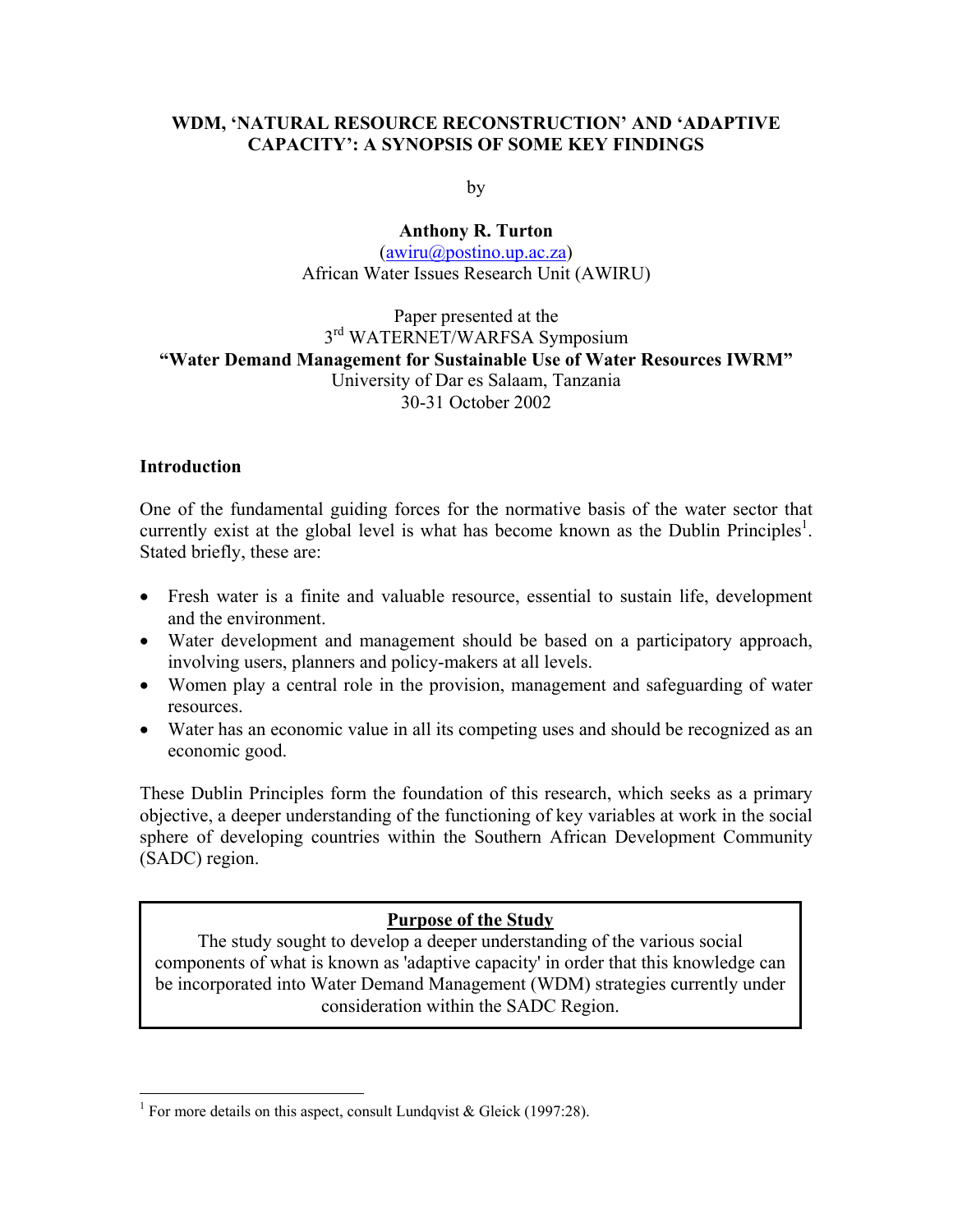### **Research Team**

The research team remained unchanged<sup>[2](#page-1-0)</sup> for most of the project and consisted of the following:

- **Principal Researcher** (PR): Anthony Turton (Head of the African Water Issues Research Unit - AWIRU)(University of Pretoria).
- **Botswana Local Research Partner** (LRP): Mr. John Khupe (Retired Principle Water Engineer at the Gaborone Town Council and now a private consultant).
- **Botswana Enumerators**:
	- − Mr. Maoto Khudu
	- − Mr. Walter Moilwa
	- − Mr. Baosentse Mangope
	- − Ms. Phone Itshekeng
- **Zambian Local Research Partner** (LRP): Mr. Chitaku Mucheleng'anga (National Institute for Scientific and Industrial Research – NISIR).
- **Zambian Enumerators**:
	- − Ms. Margaret Ng'oma
	- − Ms. Esther Mbao
	- − Mr. William Musonda
	- − Ms. Liswaniso Mukubesa

#### **Research Questions**

 $\overline{a}$ 

There are three research questions and hypotheses that form the focal point of the research project. These are as follows:

The first research question seeks to develop an understanding of the role that legitimacy plays in WDM policies. In this regard the specific objective is to develop an understanding of the interaction between the policies made by technocratic elites on the one hand, and the way that the broad public supports these policies on the other hand. The central assumption in this regard is that polices which are perceived by the affected public to be both fair and reasonable will receive the support needed to sustain them and can therefore be considered to be legitimate. Legitimacy and sustainability are therefore linked in terms of this assumption.

<span id="page-1-0"></span> $2$  There were small changes in the composition of the Zambian team as the result of the marriage of one member and the transfer of another to a new job. These changes had no material impact on the final outcome as they occurred towards the end of the project.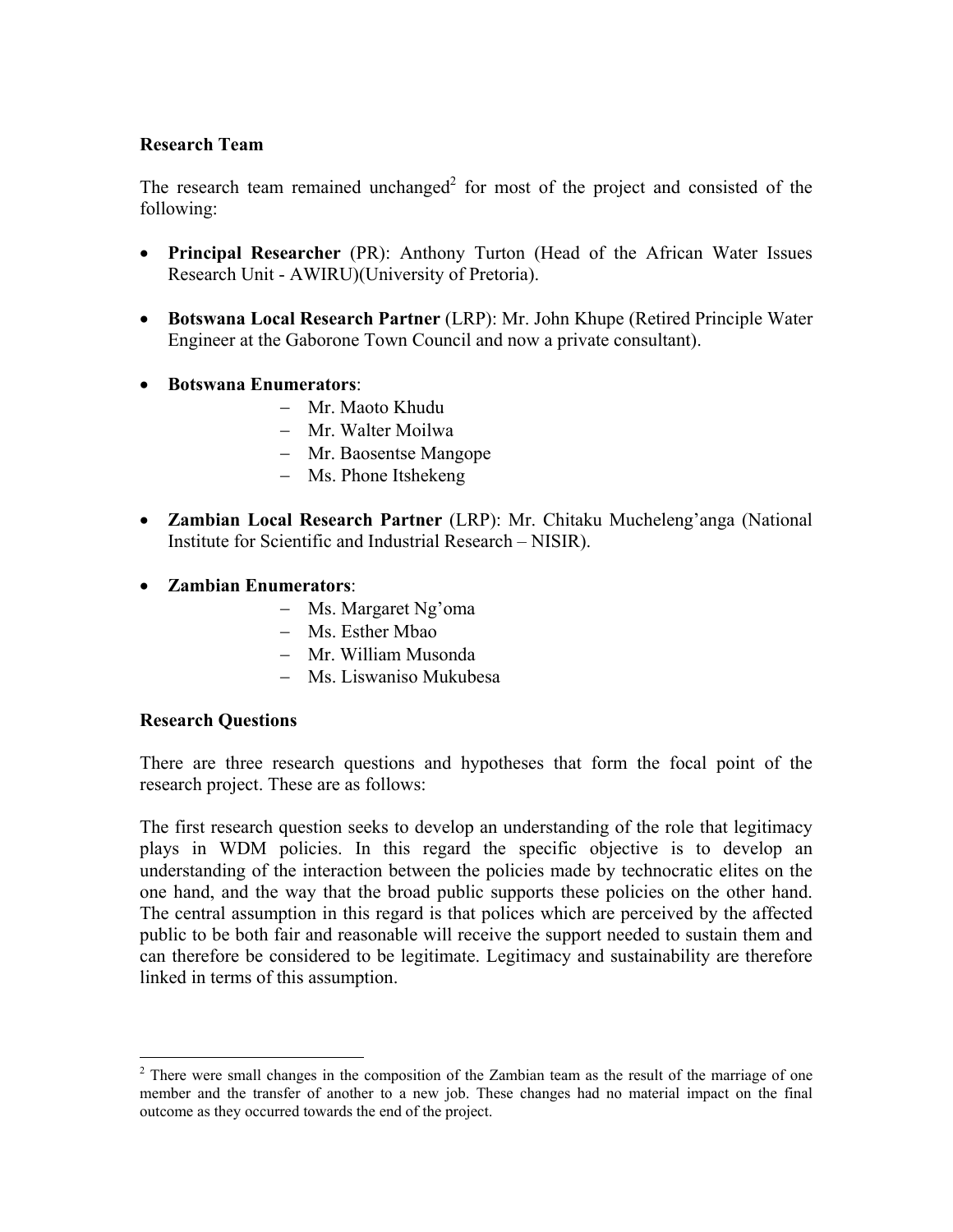## **Research Question # 1**

 $\overline{\phantom{a}}$ 

What social factors can be identified in Southern Africa that result in support for, or hostility towards, local government attempts to manage water demand?

## **Hypothesis # 1**

There are a number of social factors, known generically as 'adaptive capacity', that either act in support or in mitigation of, efforts made by government in the form of WDM policies.

The second research question seeks to develop a deeper understanding of the respective components of any sustainable WDM policy within the cultural, political and economic context of Southern Africa. The central assumption in this regard is that WDM policies that are imported from other geographic settings will not necessarily be culturally, socially or politically viable within SADC.

# **Research Question # 2**

How can one best disaggregate the various aspects that are relevant to any profound understanding of WDM in a Southern African cultural setting?

# **Hypothesis # 2**

There are three distinct aspects relevant to any profound understanding of WDM. (A) The 'institutional component' comprises financial and intellectual capital working in tandem with the decision-making processes to produce a range of alternative solutions by technocratic elites.

(B) The 'social component' comprises the normative elements of society acting in tandem with other social factors that result in the willingness and ability of the social entity to accept these technocratic solutions as being both reasonable and legitimate.

(C) The 'communication component' comprises various elements such as consultation, feedback and support (or opposition) between the institutional and social component that functions in a dynamic fashion.

The third research question seeks to further develop, and if possible to operationalize, the intuitively useful but as yet largely untested concept of 'adaptive capacity'. This concept has been accepted by the International Development Research Centre (IDRC) as a potentially useful tool with which to guide their future research funding efforts (Brooks *et al.,* 2002:11) and lies at the heart of other research currently underway in the SADC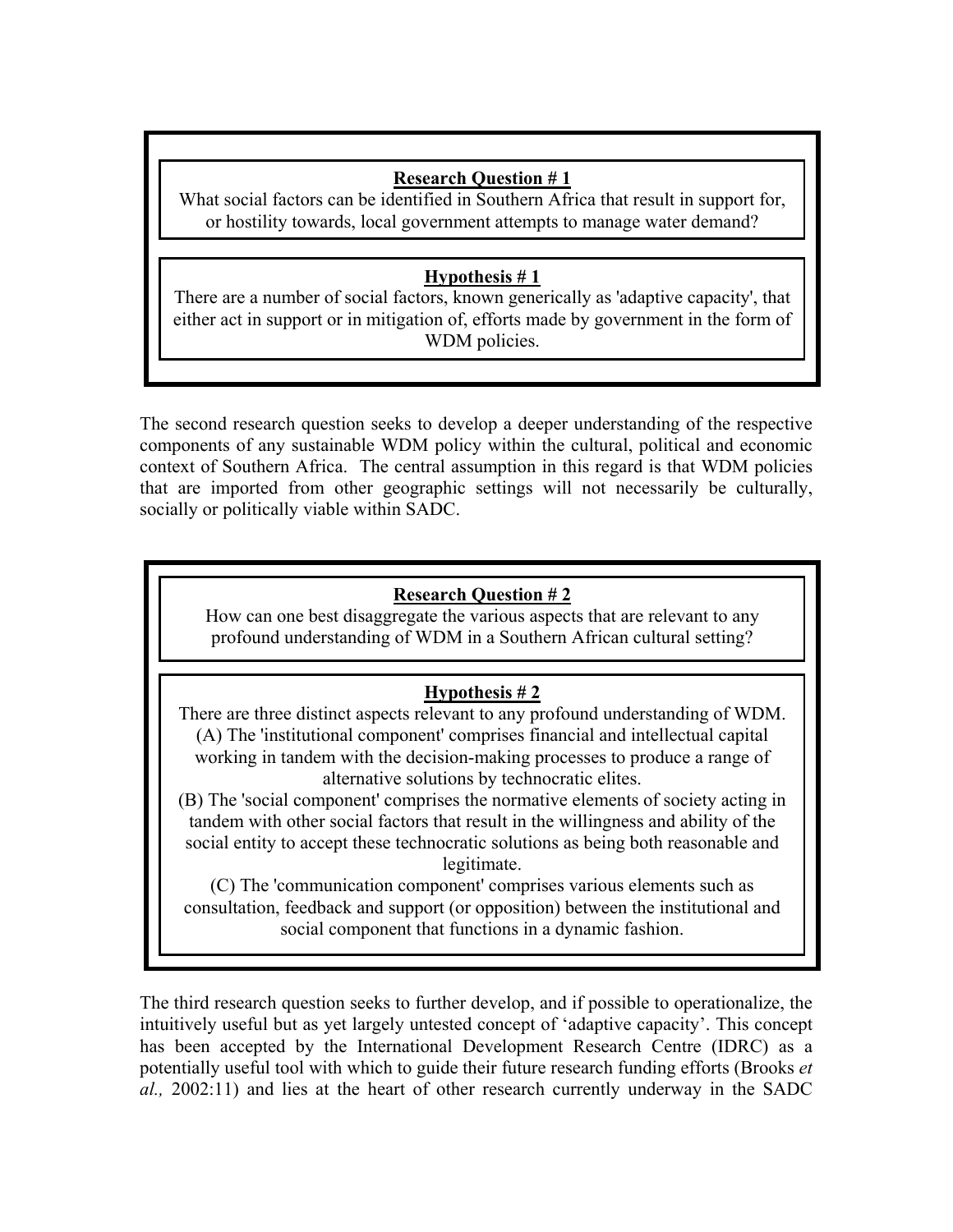Region (Turton, 2002a; 2002b; Turton & Warner, 2002). Allan (2000:xvi; 322-323) supports this concept as a useful tool for hydropolitical analysis.

## **Research Question # 3**

How can Ohlsson's (1999) concept of 'adaptive capacity' be operationalized in a Southern African context?

## **Hypothesis # 3**

Ohlsson's (1999) concept of 'adaptive capacity' can be operationalized as being the way that a decision-making entity incorporates social norms, aspirations and support (or opposition) into WDM policies.

### **Literature Review**

Turton (1999a; 2002a) suggests a model linking 'natural resource reconstruction' via 'WDM' to the 'adaptive capacity' of a social entity. This is presented schematically in Figure 1. As can be seen, the author visualizes an interconnection between 'adaptive capacity' and 'natural resource reconstruction'. In fact, both of these are the flip side of the same coin. The former is regarded as a type of social foundation upon which the series of strategies are subsequently built. This can be likened to the construction of a major monument for example. If the foundations are solid (sufficient 'adaptive capacity') then the construction can proceed upwards. Two pillars take the weight of the superstructure, which consists of two distinct components. The bottom portion, forming a sound lintel (to continue with the construction metaphor), consists of WDM strategies and policies. The end stage of the construction consists of placing the apex of the roof onto this lintel. The apex is 'natural resource reconstruction' which is the final phase of the process. Once this has been reached, it can be said that the social entity is stable and balanced, with sustainability of water use being the prevailing condition.

In order to reach this point of completion, careful consideration needs to be given to the design of the pillars that will ultimately hold the superstructure up. These pillars can be likened to the two components of 'adaptive capacity'. In the illustration, each pillar is constructed differently. In the final analysis, each pillar is vitally important if the construction is to be sound. Let us examine these in greater detail.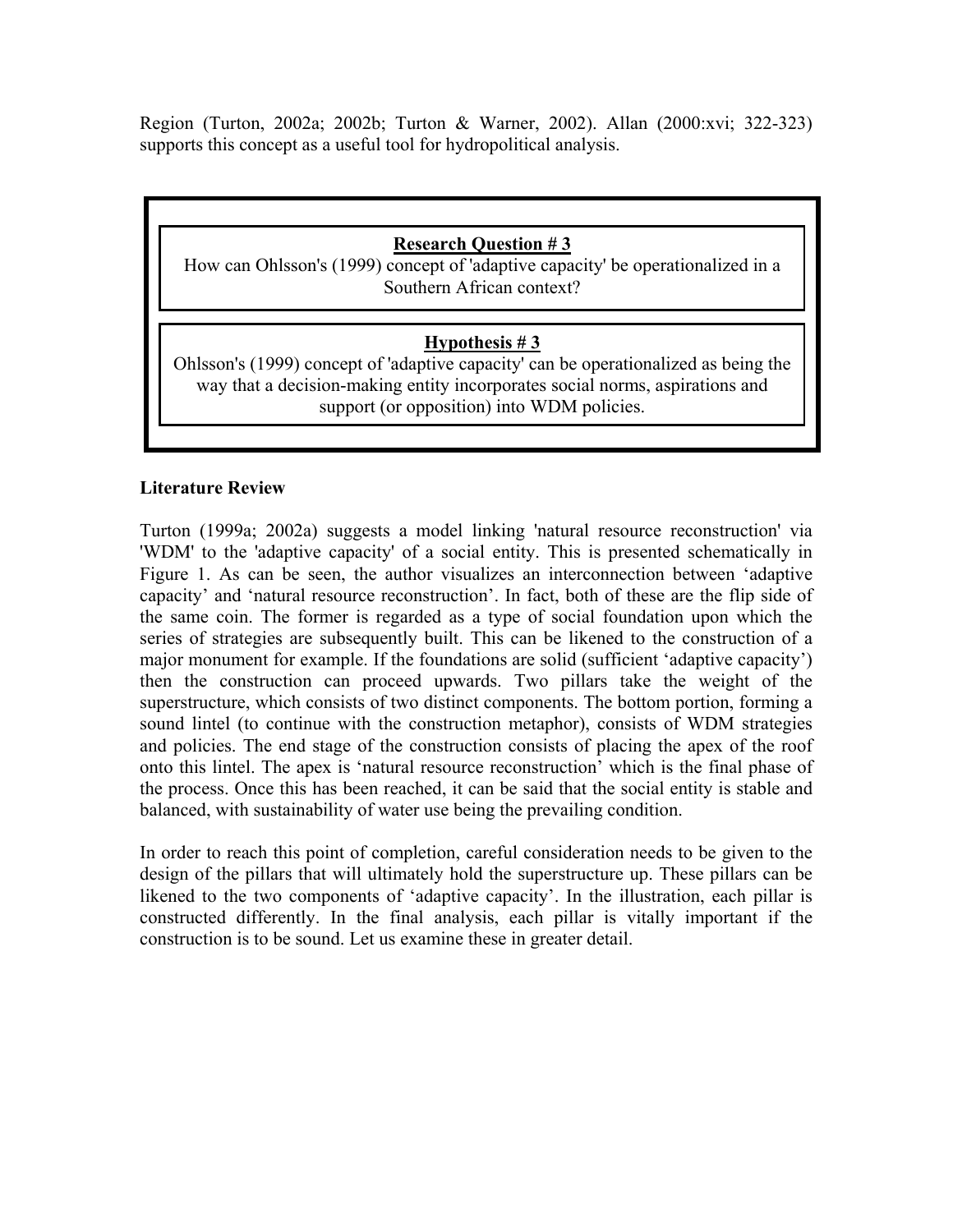

#### **Figure 1. Model linking 'natural resource reconstruction' via 'WDM' to the 'adaptive capacity' of a social entity (Turton, 1999a; 2002a; 2002c:15).**

The left-hand pillar represents the structural component<sup>3</sup> of 'adaptive capacity' and it can be engineered to a certain extent. External role-players such as donor agencies or nongovernmental organizations (NGOs) can play an active role in creating the capacity that is needed in developing countries. In this sense they could advise on institutional arrangements, information technology (IT) systems, data flow and processing, training of skilled personnel, etc. The following are unique aspects about this component:

- This can largely be constructed as part of a conscious effort. It can even be regarded as an exogenous element in the sense that each of the major constituent parts can be sourced from outside of the social entity concerned.
- The basis of this component is an institutional setting of sorts<sup>4</sup>. It is imperative that such an institutional arrangement is effective, which in turn assumes that it is rationally constructed with a sound financial position. There may be more than one institutional arrangement, but the important thing is that they must all be effective. In this sense they need to have free communication with one another, so data generation

 $\overline{a}$ 

<span id="page-4-0"></span><sup>&</sup>lt;sup>3</sup> Brooks *et al.*, (2002:11) support this overall conceptualisation, but modify it slightly by including the lack of technical and research capacity within the structural component. 4

<span id="page-4-1"></span><sup>&</sup>lt;sup>4</sup> Homer-Dixon's concept of 'social ingenuity' is highly relevant here (Homer-Dixon, 1994:16-17; 2000:22), as this form of ingenuity is needed to negotiate rules and develop appropriate institutions.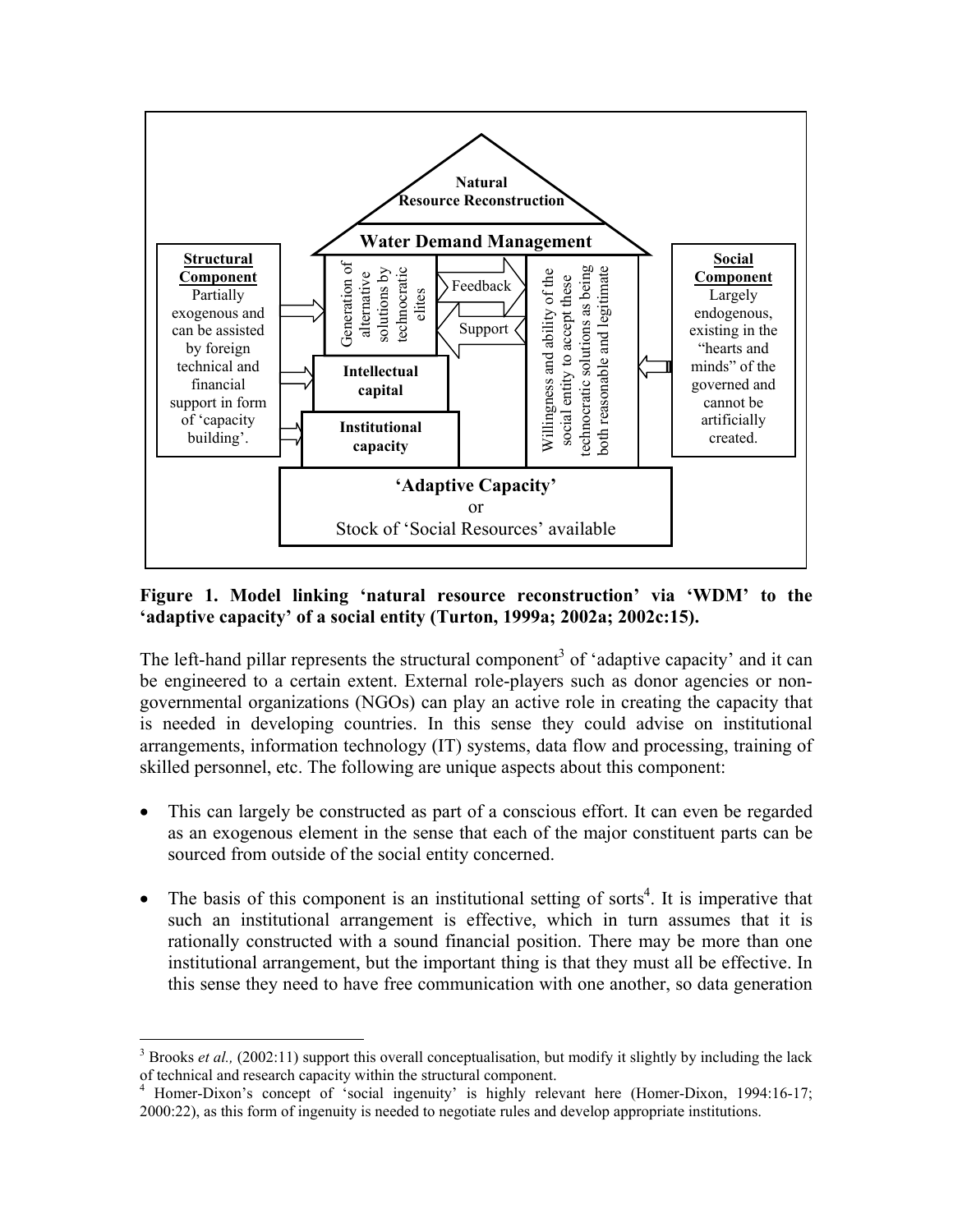and sharing becomes critical. Data generation, capture and processing become one of the critical variables of the 'sustainability levels of social resources' in this model.

- Housed within this institutional setting is the intellectual capital that is needed to interpret the data in order to generate viable strategies or policy options. This intellectual capital should be regarded as a critical element as it represents one of the variables of the 'sustainability levels of social resources'. Significantly, this intellectual capital will have to be multidisciplinary due to the increased complexity of their domain of interest<sup>5</sup>.
- Whatever the arrangement, whether staffed by locals or foreigners, the main output of this structural component is a range of strategies or policy options. In other words, these technocratic elites<sup>[6](#page-5-1)</sup> design the WDM policies by integrating data and knowledge of both foreign and local conditions.

The right-hand pillar is the difficult one to come to terms with however. Unlike the other pillar, this one cannot be engineered to any significant extent. This represents the social component of 'adaptive capacity'. The social component of 'adaptive capacity' is important to the overall success of the WDM strategies because it contains two unique elements:

- The willingness and ability of the people who are being governed to accept the WDM measures.
- The ability of the regime to generate WDM strategies that are perceived as being both reasonable and legitimate by those people being governed.

The first variable - the willingness of the people to accept the WDM strategies - in turn depends on the legitimacy of the political regime. If a government is popular, and if the prevailing policies are perceived to be reasonably fair, then WDM can be implemented without too many social disruptions. If large scale 'resource capture' exists which has led to structural scarcity and 'ecological marginalization', then WDM policies would be viewed with skepticism and would thus be undermined by the people being governed.

The second variable - the ability of the regime to generate WDM strategies - in turn depends on the quality and makeup of the structural component. These two components cannot be developed in isolation from one another. If the structural component is developed largely with foreign support, then it needs to pay close attention to the development of a mechanism to adapt foreign strategies to local conditions. A WDM policy that has been successful in Britain or Sweden for example may be wholly inappropriate in Southern Africa, but elements may be valuable. For this reason there is a need for feedback to take place between the structural and social component. This is in

 $\overline{a}$ 

<span id="page-5-0"></span><sup>&</sup>lt;sup>5</sup> The section on 'discursive elites' in Figure 9 of Turton (1999a:28) illustrates how the composition of the technocratic elite shifts with time in response to changes in the level of management complexity. 6

<span id="page-5-1"></span> $6$  Homer-Dixon's concept of 'technical ingenuity' is highly relevant here (Homer-Dixon, 1994:16; 2000:22).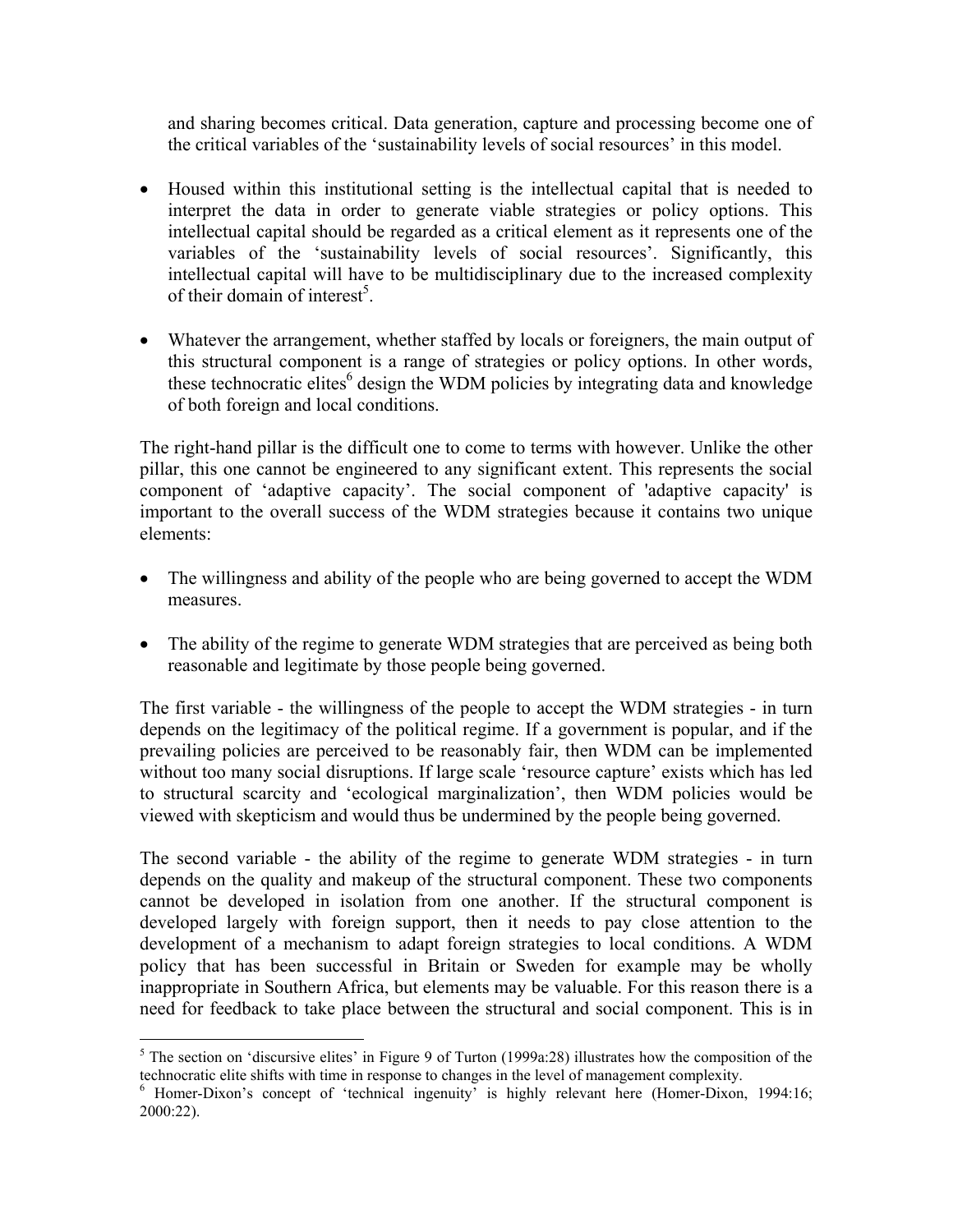the form of consultation with special interest groups<sup>[7](#page-6-0)</sup> which is designed to make them part of the process and to bring them on board. Support is either given or withheld as the result of this feedback in a dynamic manner. This can be understood as being a process whereby the government gains legitimacy for its intended actions, and is thus a vital component in the overall WDM chain. This is poorly understood at present, and no literature is available on this particular aspect of WDM.

Perceptions are therefore very important, especially given the fact that the support aspect is dynamic. What those being governed today support may be opposed tomorrow. These perceptions constitute one of those intangible aspects that the social sciences try to come to grips with in the field of WDM. For this reason perspectives on water need to be understood and where appropriate, to be changed. Heyns (1997:83) notes for example that the "inhabitants of [Namibia] have traditionally viewed rainfall and water supplies as a gift from God. In the past authorities have supplied water without charge as a social good. People are now resisting paying for water". The introduction of pre-paid water meters in Zwelithle (Hermanus) was viewed with suspicion and the meters were smashed (Turton, 1999b), even though this political demonstration of frustration or outrage disadvantaged the community as a result. Prior to the 1994 democratic elections in South Africa, an illegitimate regime needed to retain the support of white commercial farmers who owned most of the land, which led to the serious undervaluation of water (Abrams, 1996:27). In Yemen, increased water scarcity is having a social effect in the form of reduced sexual activity between married couples, because water is needed to bathe in after sexual contact prior to the next prayer session (Lichtenthäler, 1996) in terms of Islamic culture. Current research also shows that fundamental belief systems such as religion can play an important role as the normative foundation of adaptive strategies (Lichtenthäler & Turton, 1999) in arid regions where traditional belief systems are still intact. These are all based on perceptions of water<sup>[8](#page-6-1)</sup>. Therefore, for effective WDM policies to be introduced, perceptions of water need to be understood and managed, because such perceptions can mitigate against strategies, which may be well thought out, but which ultimately fail.

Emerging from this literature review two distinct research goals were developed for the project under review. These are as follows:

 $\overline{a}$ 

<span id="page-6-0"></span>This is a critical component of the Dublin Principles that actually depends on 'social ingenuity'.<br><sup>8</sup> Hockette, (1998), develops a framework boost on four congris perceptions of water.

<span id="page-6-1"></span>Hoekstra (1998) develops a framework based on four generic perceptions of water. These are Hierarchical, Egalitarian, Individualist and Fatalist, being based on the original social science work that was done by Mary Douglas. While this is a brave attempt by a non-social scientist to embrace social concepts, it is somewhat flawed in terms of social science methodology. The basic typology is quite valid, but it was originally designed to be used within a relatively small social grouping. The problem arises when one tries to extrapolate the findings from a small, reasonably homogenous social group, up to the level of a country or even a region (as Hoekstra tries to do). The book is an interesting read however, and serves to alert the reader to some of the complexities regarding an understanding of perceptions of water, and how these perceptions can be manifest in decision-making. Allan (2000:317-322) also uses the Douglas typology for analyzing the Middle East North Africa (MENA) region, illustrating its value for hydropolitical research.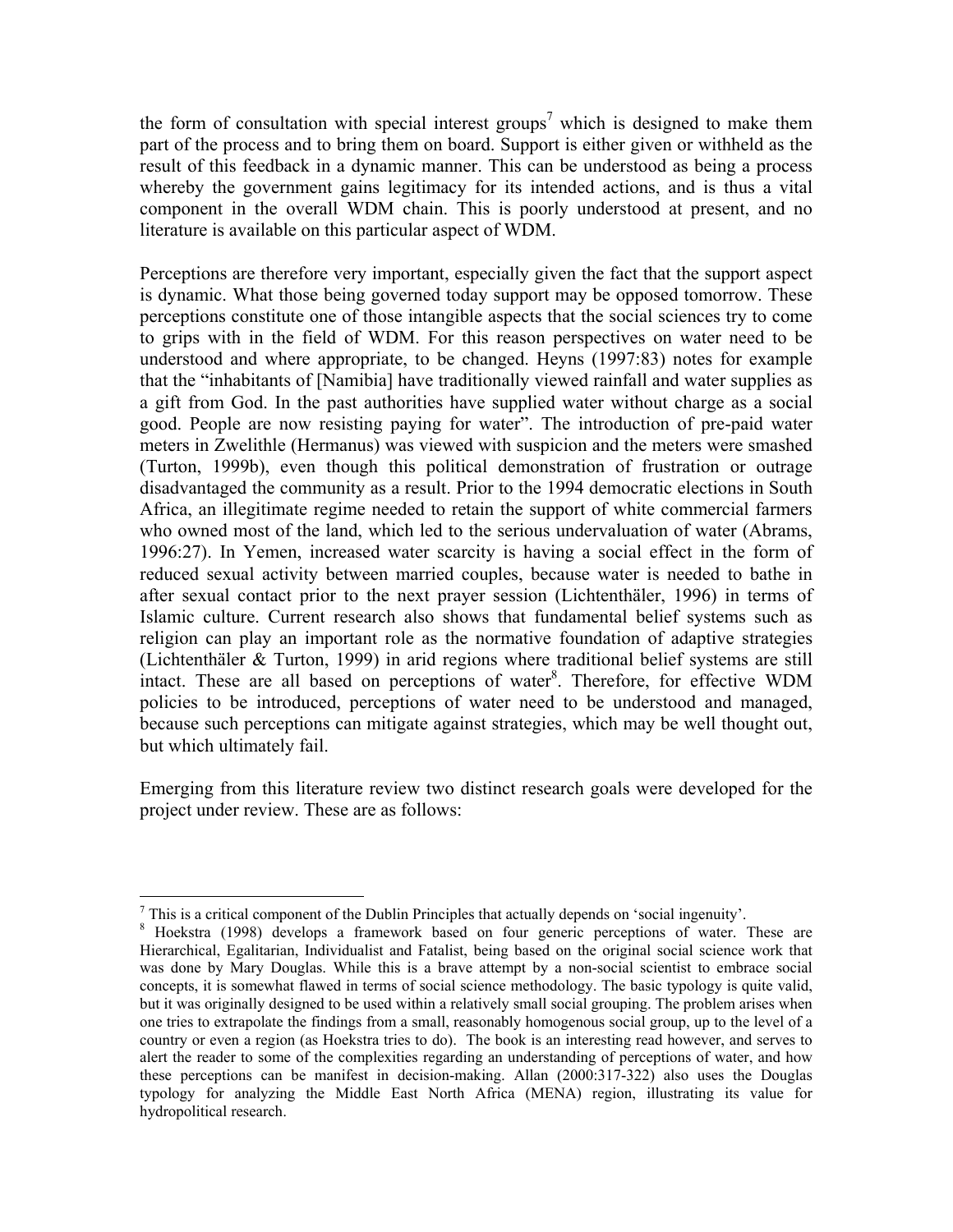## **Primary Research Goal**

The primary research goal is to explore the interaction between the generation of solutions by technocratic elites (structural component) and the willingness and ability of the social entity concerned to accept these solutions as being both reasonable and legitimate (social component) as depicted in the model shown in Figure 1 as being 'feedback' and 'support'.

# **Secondary Research Goal**

purpose of incorporating these into WDM strategies in future. The secondary research goal is to begin with the process of mapping out different perspectives on water and the hydroscape that may exist in various Southern African countries, within urban and rural social settings for the

Given the complexity of this project, combined with the fact that many of the key concepts are original, the reader is referred to Turton (2002a; 2002c) for a detailed review of the rest of the relevant literature.

## **Data Yield**

Data was collected from eight research venues in two countries (Zambia and Botswana) by means of a questionnaire. The data yield is shown in Table 1.

| Table 1:<br><b>Summary of Number of Respondents in Each Category at Each Research Site</b><br>("n" value for the sample size) |                 |     |     |     |     |     |     |     |              |
|-------------------------------------------------------------------------------------------------------------------------------|-----------------|-----|-----|-----|-----|-----|-----|-----|--------------|
|                                                                                                                               | $\overline{GB}$ | ML. | MD  | LK  | KL  | CC  | CA  | GL  | <b>Total</b> |
| <b>Users</b>                                                                                                                  | 203             | 253 | 281 | 297 | 350 | 350 | 350 | 350 | 2434         |
| <b>Suppliers</b>                                                                                                              |                 |     |     |     | 11  |     | 3   |     | 23           |
| <b>Others</b>                                                                                                                 |                 |     |     |     |     |     |     |     |              |
| Reference                                                                                                                     | D1              |     | D3  | 1)4 | 1)5 | 1)6 |     | D8  |              |

The total data yield from the whole research project is presented in Table 2. This is calculated by multiplying the number of respondents polled in each category (Table 1) by the minimum potential bits of information that each questionnaire could yield.

| <b>Table 2: Calculation of Total Data Yield per Category</b> |                     |                            |              |  |  |  |  |
|--------------------------------------------------------------|---------------------|----------------------------|--------------|--|--|--|--|
|                                                              | "n" Value (Table 1) | <b>Bits of Information</b> | <b>Total</b> |  |  |  |  |
| <b>Users</b>                                                 | 2434                |                            | 124 134      |  |  |  |  |
| <b>Suppliers</b>                                             |                     | 32                         | 736          |  |  |  |  |
| Other                                                        |                     |                            | 24           |  |  |  |  |
|                                                              |                     | <b>Total Data Yield</b>    | 124 894      |  |  |  |  |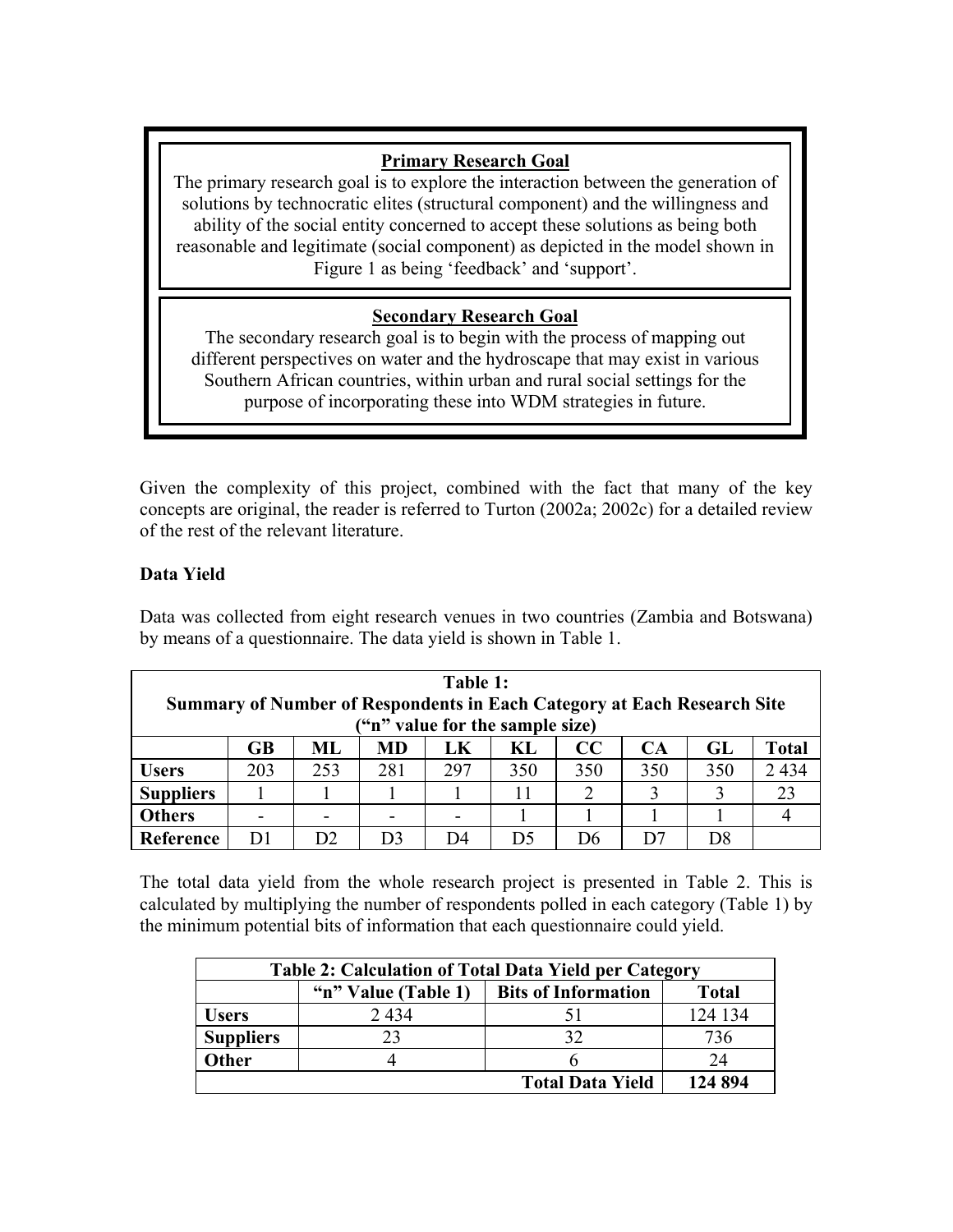Attention is drawn to the fact that this is the minimum value, as additional information was often gleaned in the form of qualitative data. As such, the total yield was impressive, making this project a rich source of primary data for the two countries polled. A total of 30 new hypotheses have been generated and are available for future testing under different social conditions. These are presented in Appendix "A".

### **Testing of Original Hypotheses**

The original three hypotheses were tested against the data yield with the following results:

**Hypothesis # 1 - Findings:** The social factors comprising 'adaptive capacity' are complex indeed. The research findings are encouraging however.

One of the strong elements that emerged from the whole project is the major communication gap that exists between water service providers and the consuming public that they serve. This trend is found at all eight study sites. This lack of communication by the technocratic elites has resulted in a lower level of support for water conservation strategies than would otherwise be expected. This is confirmed by the qualitative findings that most people regard water as a scarce resource, most of the under-serviced people show a high willingness to pay for water if it is made more accessible and convenient, and the low level of fatalism evident across the entire study area. Fatalism, or the belief that some deity is in charge and therefore the whole issue of sustainable water resource management is out of the hands of mere mortals, is found in places like Yemen (Lichtenthäler, 1996; Lichtenthäler & Turton, 1999), where it impacts negatively on the generation of policies. This impediment is not found to any large extent at any of the study sites.

There is a high level of support for metered water connections, and some indications that they are regarded as being a status symbol. There is also a high rate of payment being shown by people who are billed (and therefore metered). This suggests that people want to be in control of their own lives and consequently support policies that empower them with knowledge. Significantly, where meters are in place, there is a higher level of trust for the water charges being levied and consequently a greater degree of legitimacy for the policy. This can potentially be explained by the sense of inequity that is being experienced by the water using public in poor communities. The research has shown that the public perception under such conditions is that the Water Utility is powerful, whereas the water consuming public is weak. The act of metering is seen as a way to level the playing field and is consequently desirable. It is possible that meters will break down the "them" versus "us" sentiment that tends to pervade such study sites. Additional research is needed in order to verify this observation.

There is some evidence of growing anger where water service provision is bad. This is evident in Chongwe-Chalimbana where acts of civil disobedience are starting to be manifest. The negative spiral of underdevelopment is also evident at that study site where water scarcity is resulting in desiccation of the landscape, and consequently unleashing a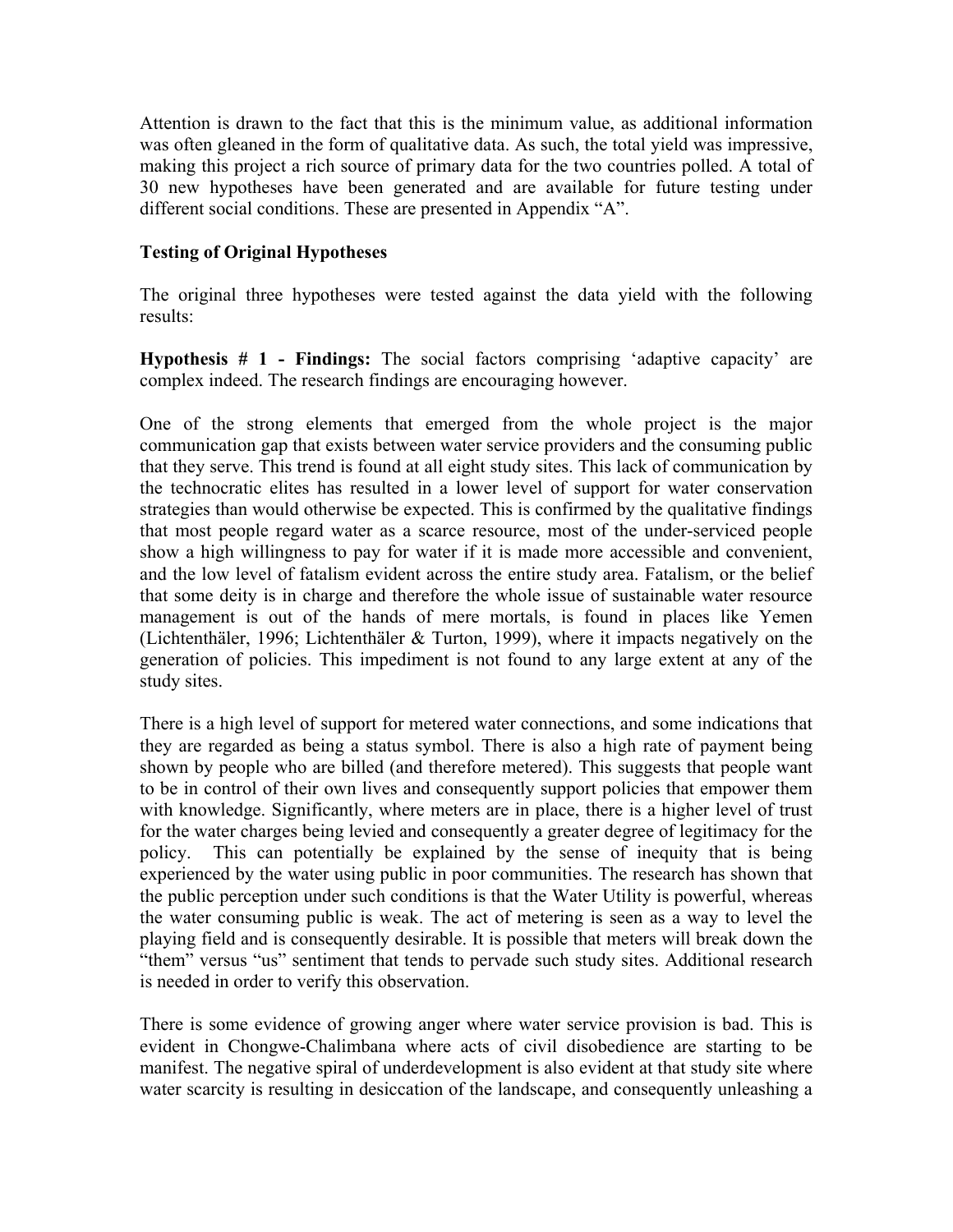complex web of social and environmental interactions, which are increasing the conflict potential and delegitimizing government in the process. Current indications are that if left unchecked, an exponential reaction can be expected from the disenchanted community, who may start to manifest their anger in the form of direct political action. A similar trend may be evident in Kalomo where low levels of service delivery and high levels of discontentment with charges being levied are manifest. Corruption is also a factor that is delegitimizing the water service provision efforts in Kalomo. Additional research at these specific study sites may yield deeper knowledge of these complex dynamics.

Significantly, where there is a high level of infrastructural development (in a relative sense), but a low level of community involvement, there is also strong evidence that discontentment will increase with a possible political backlash. This is the case in George Complex, where JICA has constructed a sophisticated water treatment and reticulation system, but where lack of community involvement is resulting in high levels of reliance on alternative contaminated water sources such as shallow wells and scoop holes. Left unattended, the JICA project represents a classic example of a good development project going wrong, because the people it is intended to serve are withholding legitimacy. Ironically, a small adjustment in policy and a greater degree of community involvement would rectify this situation, and turn the dynamics around. Significantly, such policy changes are second-order intensive, so in the absence of such institutional adaptive capacity, the George Complex site remains an interesting case study that will yield valuable insight into the social dynamics of legitimacy.

Finally, an interesting and unanticipated phenomenon has been discovered during this research project. Tentative conclusions are that there is a distinct difference between "institutional adaptive capacity" and "social adaptive capacity", but both are linked. The data from some study sites in Zambia shows that individual level "social adaptive capacity" is highest where there is an apparently low level of "institutional adaptive capacity". For example in George Complex, the management system is rigid and water delivery is confined to short periods of time daily. This forces people to adapt by falling back onto a reliance of highly contaminated shallow wells and scoop holes, with dire health consequences, (particularly for marginalized people such as the elderly, the sick, the unemployed or the very young), despite the existence of a well engineered and robust water treatment and reticulation system. In Chongwe-Chalimbana, low levels of service delivery have forced individuals to adapt by seeking alternative supplies from shallow wells, boreholes and rivers. The opposite is true in Gaborone, where there is low reliance on alternative supplies in the face of a reliable primary source of water and what appears to be an adaptive institution. This nuance could be unraveled further in follow-up research projects.

**Hypothesis # 2 - Findings:** The results of the research project indicate that this hypothesis is valid, but overly simplistic.

The 'institutional component' can be seen as being a vertical hierarchy of interactions. One of the core functions of this component is the generation and processing of data on which management decisions can be made. In Botswana, there are strong indications that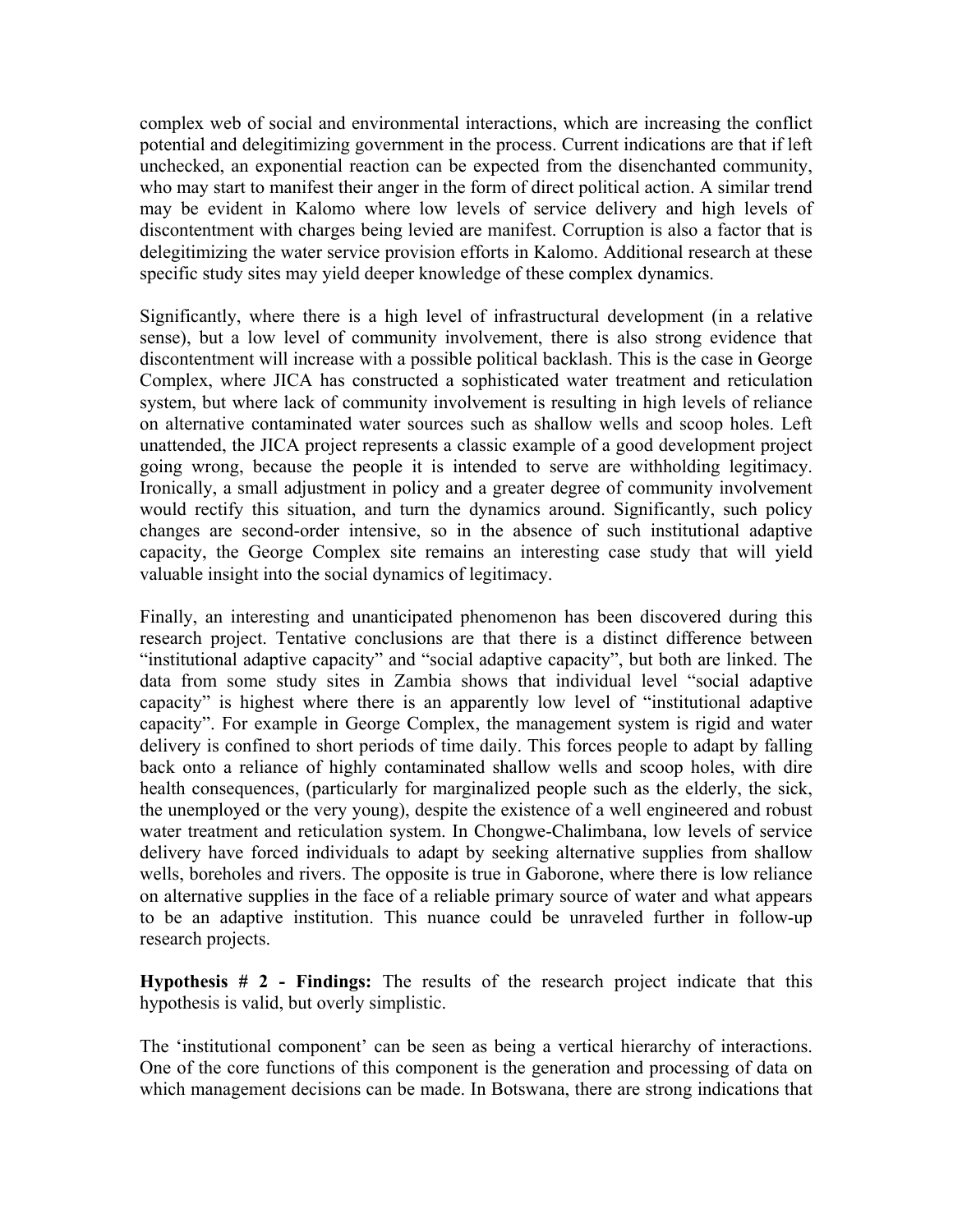the formal institutions have this capacity. Even rural standpipes are metered for example, and in general there is a higher level of billing based on meter readings than in Zambia. Botswana consequently seems to be best described by the concept of "Structurally Induced Relative Water Abundance" (SIRWA) as suggested by other components of this overall project (see Leather, 2001; Turton & Warner, 2002; & Turton 2002a). There is also evidence to suggest that the conclusion by Brooks et al., (2002:11) that a research capacity is a fundamental part of the 'institutional component' is valid, because the capacity to generate effective management solutions is dependent on data that is processed through the research endeavor. Consequently, a country like Zambia, which has a high level of water availability, but is unable to translate that into economic growth and social development, can best be categorized as "Structurally Induced Relative Water Scarcity" (SIRWS), because of its inherent scarcity of second-order resources (see Leather, 2001; Turton & Warner, 2002; & Turton 2002a).

Another core function of the 'institutional component' is the capacity to generate a sustained cash flow. In Botswana this is evident, again lending credence to the hypothesis that second-order resources determine the outcome (Allan, 2000, 322-325; Leather, 2001; Turton & Warner, 2002), because the institutional arrangements are able to generate data on water use, translate that into a set of accounts and then collect the revenue from the public. Interestingly, in Botswana where the highest degree of formal institutional development is evident, there is also the lowest level of reliance on alternative sources of water, and the lowest level of knowledge about the true cost of supplying water. This suggests that as formal institutions develop and become more sophisticated, the water user becomes increasingly remote from the source of supply and consequently ignorant about what it takes to make water services sustainable. This places a greater need on communication between suppliers and users as formal institutions develop and informal institutions decline.

The 'social component' can also be seen as being a vertical hierarchy of interactions within the specific community being served. In homogenous communities found in underdeveloped areas, there is a high degree of social cohesion and traditional leadership structures play a major role in forming public opinion. This is evident for example in Letlhakeng, where recourse to the social institution known as a *Kgotla* is common. There are other key gatekeepers that have been identified in this project. In Zambia the Tap Leaders play an important role in disseminating information and therefore in legitimizing issues such as pricing or other water conservation policies. People staffing pay points also act as an interface between Suppliers and Users. Village Water Committees are an important institution within the 'social component' that tends to have a high level of legitimacy, because it consists of local leaders who tend to articulate the interests of, and are also directly accountable to, the constituency that they represent. An interesting empirical example of water-related division within a given community is found at the Chainda-Avondale study site. Two separate water service providers serve one community. Each service provider has different hardware, different pricing structures and different payment systems, which has introduced a source of division into a community that one would expect, would be otherwise more united. This tendency should be researched further in order to develop more knowledge on this phenomenon.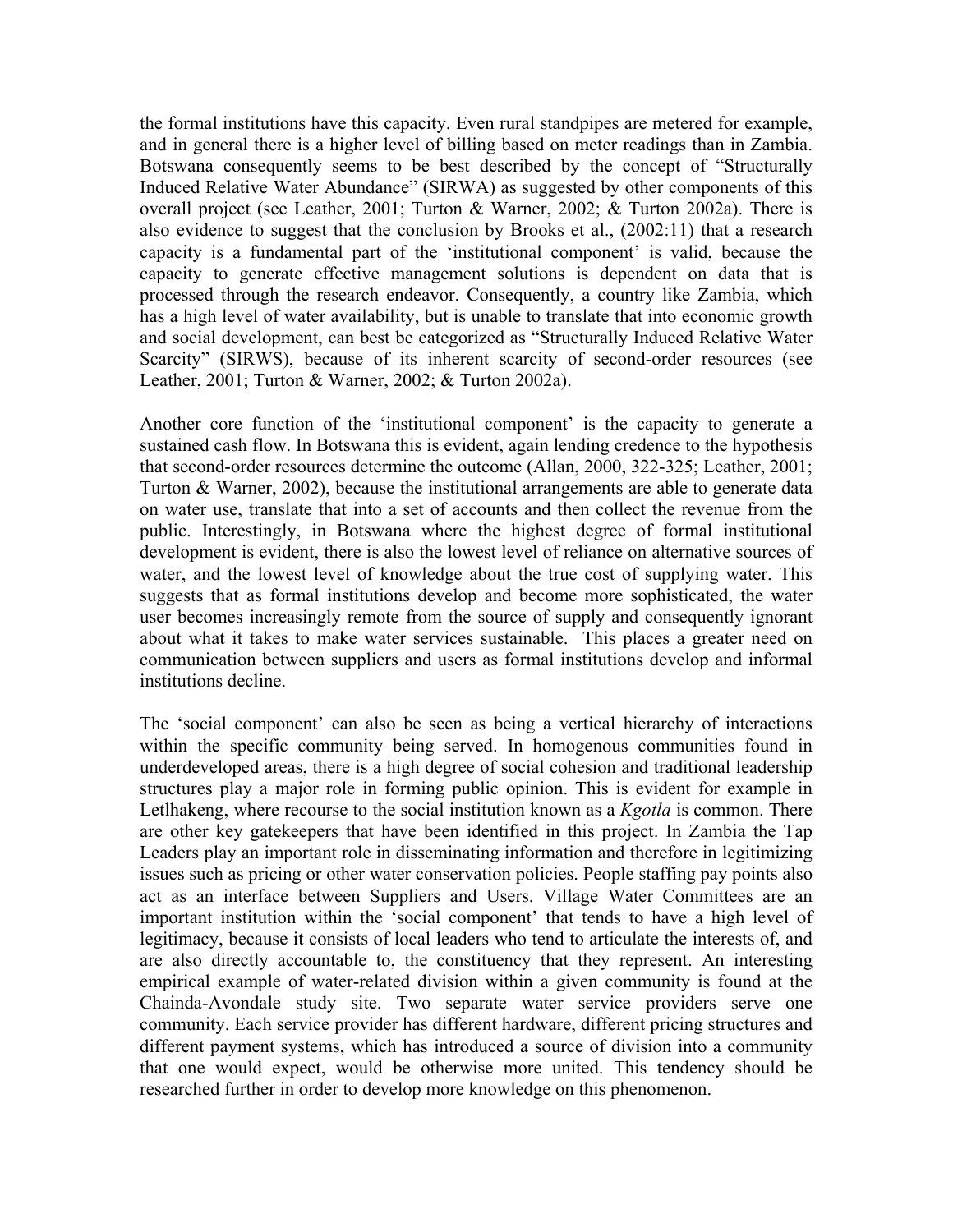The 'communication component' is dynamic and complex. Data from all eight research sites has shown that communication between the water service provider and water user is bad in both countries, but worst in Zambia. Similarly, the research has shown that the public has a high knowledge that water is scarce and consequently costs money, particularly in areas where service provision is minimal. The research has also shown that the public is mostly unaware of the existence of a formal water conservation strategy. There is a high level of support for such a strategy if it were to be developed and communicated. In fact, qualitative data suggests that the consuming public expects such conservation strategies to be developed by government, so where they are not forthcoming, government is seen to be failing in one of its key functional areas of responsibility. Finally, it has been noted that as formal institutions develop in complexity, there is an increased need for effective communications with the consuming public if legitimacy is to be maintained, because formal institutions tend to replace informal institutions over time, but the legitimacy of the latter tends to get lost in the process. This can become the subject of a separate research programme in its own right, because the importance of the phenomenon is high in developing countries such as those found in the SADC region.

**Hypothesis # 3 - Findings:** The research findings are the way that decision-making elites incorporate social norms, aspirations and public support into their policies is low across the entire study area. In fact, formal water providing institutions in the study area tend to be elitist and highly centralized, making them distant and somewhat removed from the public that they serve. This is caused primarily by the lack of communication between the water service providers and their respective consuming publics. There are strong indications that public support for water conservation policies is currently low, but there is a high potential for that support. In fact, the research has shown that a well articulated social norm is the acceptance that water is scarce at all eight study sites, and consequently in need of conservation. As a result of this, there is a strong possibility that improved communications will translate into higher levels of legitimacy for government and a strong support from the public for water conservation. There is also no empirical evidence to support a commonly held belief, which is often articulated by water service professionals, that water is a free gift from God, meaning that it cannot be given a monetary value.

The research has shown that there are two distinct forms of 'adaptive capacity' however.

- Personal "social adaptive capacity" is found at the level of the individual in society. This embraces the range of coping strategies that they have developed in order to deal with the consequences of water scarcity.
- "Institutional adaptive capacity" is found at a level of society higher than the individual, but not necessarily only at the level of the government or local authority. There is some evidence to suggest that water management institutions found in local communities (informal institutions) tend to have a high level of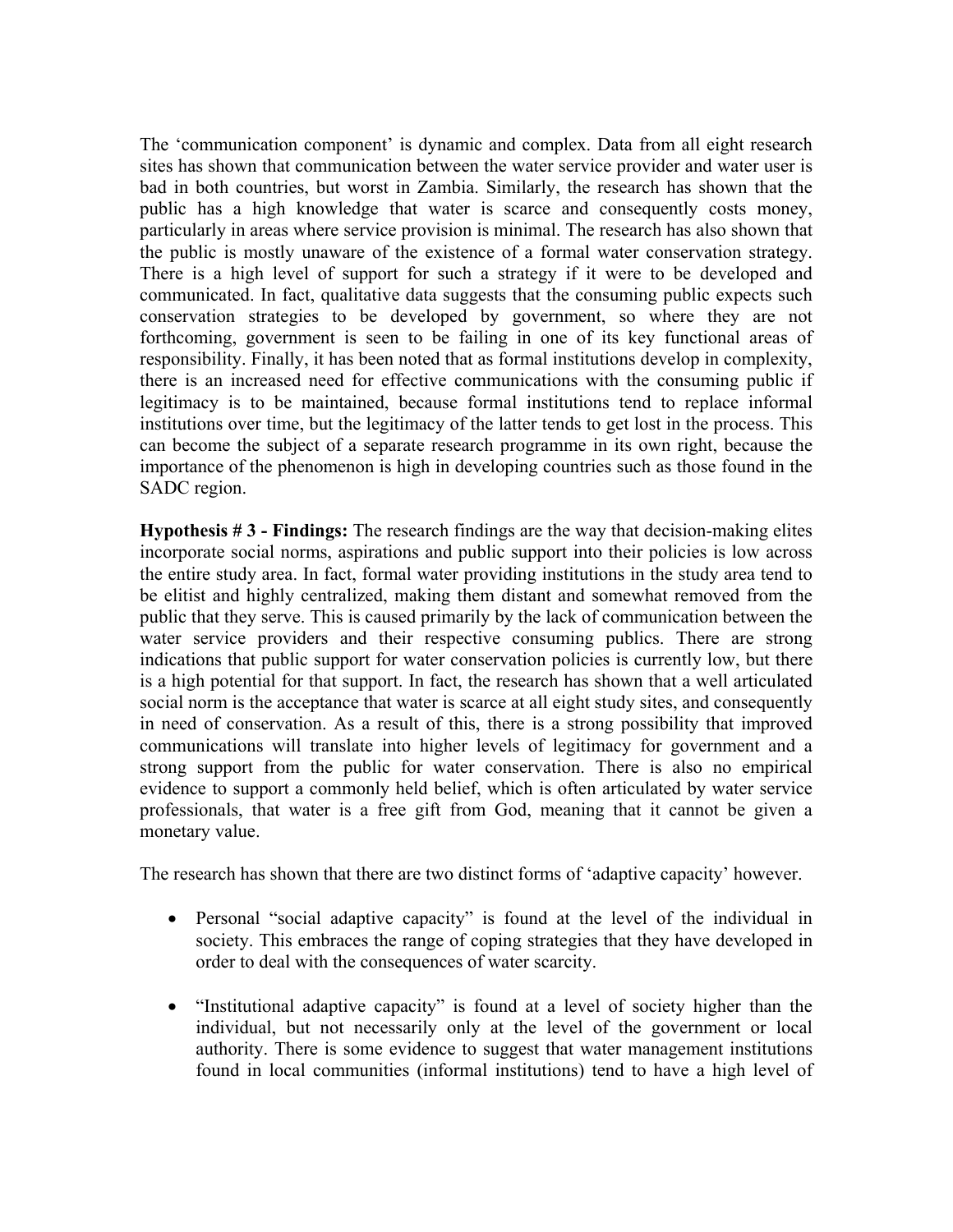inherent legitimacy, whereas similar institutions that have been created by government (formal institutions) tend to have a lower level of inherent legitimacy.

As a result of these two distinct forms of 'adaptive capacity', evidence from the research project suggests that an inverse relationship exists between the two forms.

- A high level of "social adaptive capacity" is found at the level of the individual, specifically where there is a low level of "institutional adaptive capacity", and where formal institutions are ineffective and non-responsive to the actual needs of the individual. Under such conditions, informal institutions are likely to be more intact because they service a specific social need.
- A low level of "social adaptive capacity" is found at the level of the individual where there is a high level of "institutional adaptive capacity", and where formal institutions are effective in meeting the needs of the individual. Under such circumstances, informal institutions are unlikely to exist, because there is a limited role that they are needed for.

This discovery is closely related to Homer-Dixon's (1994; 2000) two distinct concepts of "ingenuity".

- Informal institutions, or those with a closer relationship to the communities that they serve, tend to be more "social ingenuity" in structure and orientation. This is what gives them the higher level of legitimacy that they seem to exhibit. This is why so many development projects are focused on stimulating technical competence through local institutions such as Village Water Management Committees.
- Formal institutions, or those with a closer relationship to government, tend to be more "technical ingenuity" in structure and orientation. This is what makes them able to manage the technical problems that form their core business focus (such as water service provision), but it is also what makes them tend to be elitist with a lower level of inherent legitimacy. This is why more development projects should be focused on stimulating the social interaction aspects of formal government structures, thereby encouraging "good governance".

### **Evaluation of Original Model**

It is now possible to return to the original theoretical aspects of the model under review in order to determine the viability of the respective components. This will help us to develop a deeper insight into the various elements, and in particular, to unravel the linkages between individual concepts and variables. In particular, an evaluation of the model shown in Figure 1 was possible. The data yield has shown that the two countries are at different stages in the journey to "natural resource reconstruction" and consequently sustainable development. This is shown in Figure 2.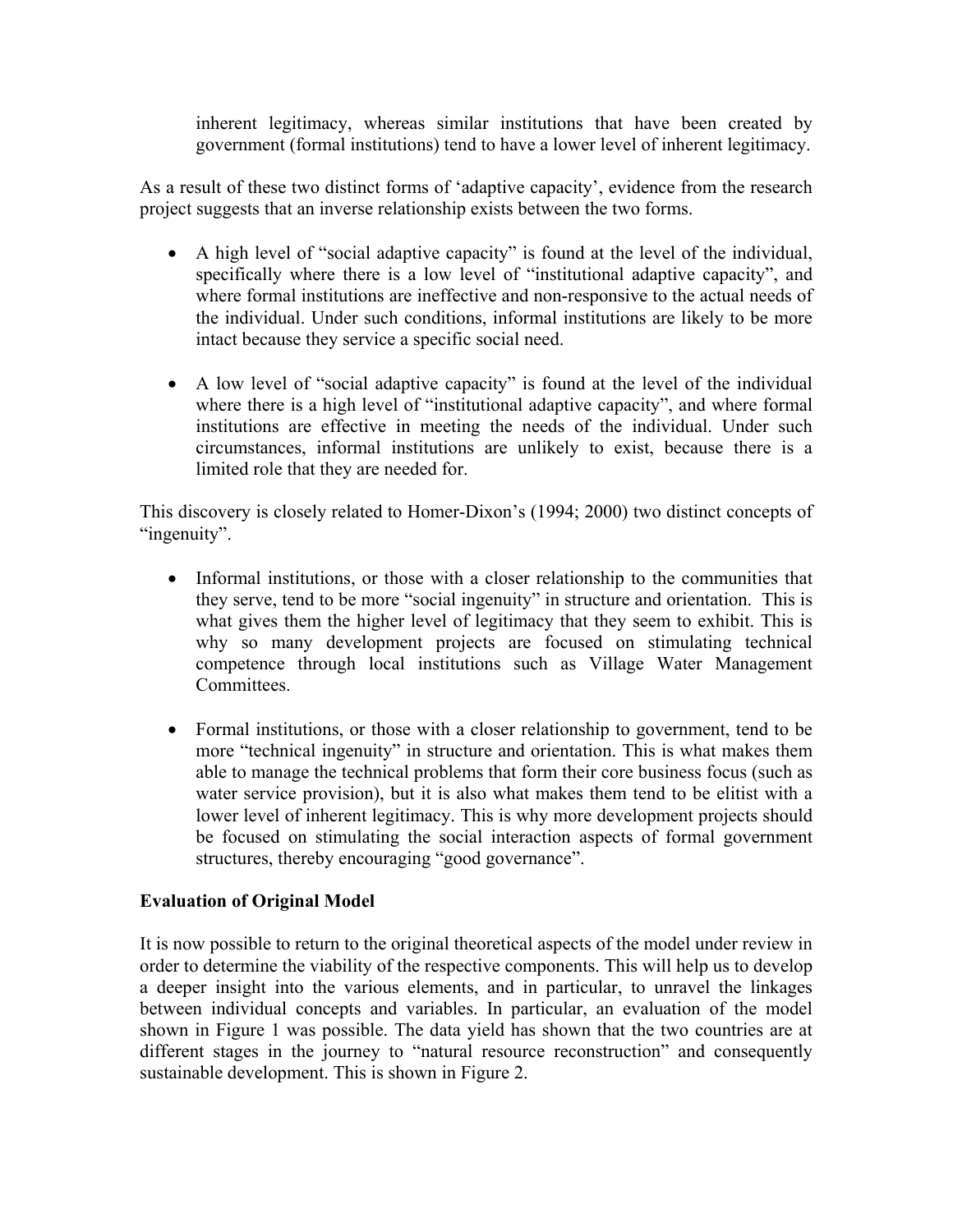

**Figure 2. Schematic representation of the current state of "Natural Resource Reconstruction" in the research area as depicted by the initial model (Turton, 2002c:73).** 

The Botswana case is shown in Figure 2(a) where it is evident that "institutional adaptive capacity" is somewhat higher (Hypothesis # 12  $\&$  14), whereas "social adaptive capacity" is somewhat lower (Hypothesis  $# 26$ ) than the comparative country. This combination has resulted in a stronger water management institutional base (structural component) with a resultant higher capacity to generate technocratic solutions (Hypothesis  $\#$  3, 5, 17 & 24). The outcome has been a formal water conservation strategy (Hypothesis # 17). The social component shows a lower level of individual "social adaptive capacity" than the comparative country. This is in keeping with Hypothesis # 26. Due to the level of formal institutional development, there is a higher level of metered connection (Hypothesis  $\# 3$ ) with a greater capacity to generate individual billing (Hypothesis # 24) and a lower reliance on alternative sources of water (Hypothesis # 4). There is also a higher level of billing, at least at three of the study sites (Hypothesis # 5) and a lower willingness to pay (Hypothesis # 6). Public perceptions of service reliability are high (Hypothesis # 7) with a lower level of understanding that water service delivery costs money (Hypothesis # 10  $\&$ 16). As the formal institution has developed, there has tended to be a loss of legitimacy (Hypothesis # 30) because it has not yet overcome the "technical ingenuity" dominance that is inherent to such developments (Hypothesis  $# 29$ ). The one weakness in the current formal institutional capacity is related to the loss of intimate contact with the resource by the consumer as infrastructure is developed and security of supply is improved (Hypothesis  $\# 27$ ). This has resulted in a temporary institutional bottleneck (Hypothesis  $\#$ 9), similar to the "Turning of the Screw" model (Ohlsson & Turton, 1999; Ohlsson & Lundqvist, 2000; Turton, 2002a). There is a low level of communication between Supplier and User (Hypothesis  $# 20$ ) so consequently the consuming public has a low level of knowledge about issues such as the cost of water supply (Hypothesis # 16) and what sustainability means (Hypothesis  $\#$  18, 19 & 20). As a result of this poor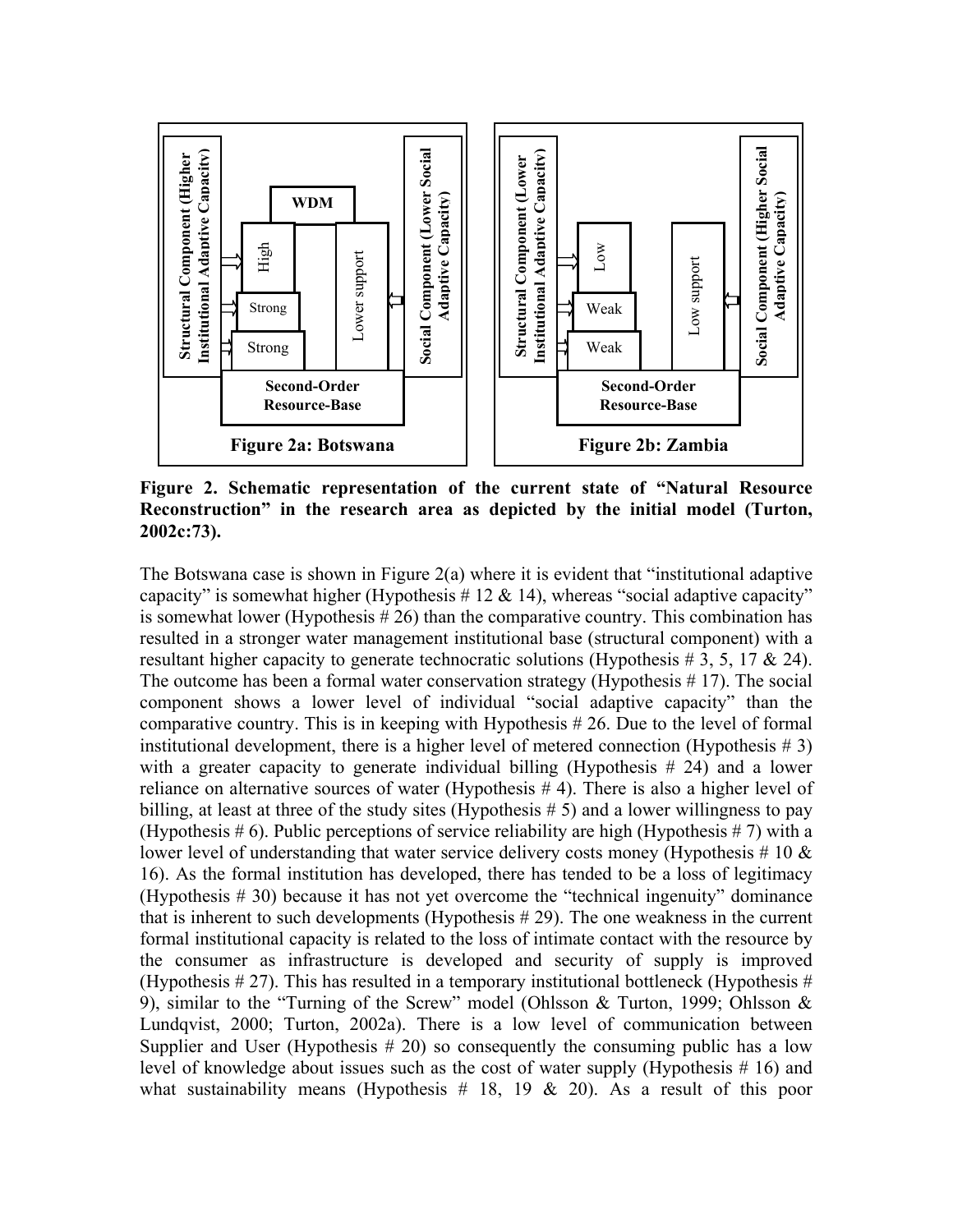information flow, the Supplier has been unable to generate the degree of support from the public that is potentially possible (Hypothesis  $\# 9 \& 11$ ). This can easily be rectified however, as the higher level of "institutional adaptive capacity" means that the necessary communications strategy can be developed once the knowledge about the bottleneck becomes known to the technocratic elites.

The Zambian case, shown in Figure 2(b), is somewhat different, where a lower level of "institutional adaptive capacity" is associated with a higher level of "social adaptive capacity" within society at large (Hypothesis # 12, 13  $\&$  26). In Zambia there is a weaker institutional base in the formal sense (structural component) with a resultant lower capacity to generate technocratic solutions (Hypothesis # 3, 5, 17  $\&$  24). The result is the absence of a formal water demand management or conservation strategy (Hypothesis # 17) and a low level of knowledge amongst the Water Utility employees about the cost of treating and reticulating water in their respective areas of responsibility (Hypothesis # 25). Due to institutional shortcomings, there is a consequent higher reliance on alternative sources of supply (Hypothesis  $# 4$ ), a higher willingness to pay (WTP) (Hypothesis  $# 6$ ), a lower perception of service reliability (Hypothesis # 7) and also a higher level of "social adaptive capacity" at the individual level (as manifest in the use of scoop holes and shallow wells) (Hypothesis  $# 26$ ) than the comparative country. These factors result in a higher reliance on informal institutions, ranging from shared scoop holes or dependence on the use of a private standpipe in another persons yard. Zambia also has a lower number of metered connections (Hypothesis # 3) and a low level of individual billing (Hypothesis  $\# 5 \& 24$ ). Due to the more intimate relationship between the individual user of water and the source, there is a high understanding of the cost of water (Hypothesis  $#$ 10 & 16). Zambia is thus a mixture of formal and informal water supply institutions, with the informal institutions enjoying a higher level of legitimacy (Hypothesis # 28) but a lower level of technical capacity. This has resulted in a major institutional bottleneck (Hypothesis  $# 9$ ), similar to the "Turning of the Screw" model (Ohlsson & Turton, 1999; Ohlsson & Lundqvist, 2000; Turton, 2002a) with the resultant generation of drivers of discontentment that can manifest as social unrest and direct political action. Information flow between the Suppliers and Users is low (Hypothesis #  $9 \& 24$ ) so there is a resultant lower level of support for water conservation strategies (Hypothesis # 11). As a result the loss of legitimacy that occurs when formal water institutions grow cannot be overcome (Hypothesis # 30). Given the low level of "institutional adaptive capacity", this is a major constraint so increased levels of political backlash are likely, making the development of an effective communications strategy (Hypothesis # 27) a matter of considerable urgency. No form of "natural resource reconstruction" is evident and there are only rudimentary forms of water conservation strategy in existence. The development in the Zambian water sector is thus unsustainable at present.

It is evident from the research outcome that a number of new concepts have been developed, or the refinement of older concepts has occurred. Associated with this development has been a deeper understanding of the relationship between key variables. Central to this are the following: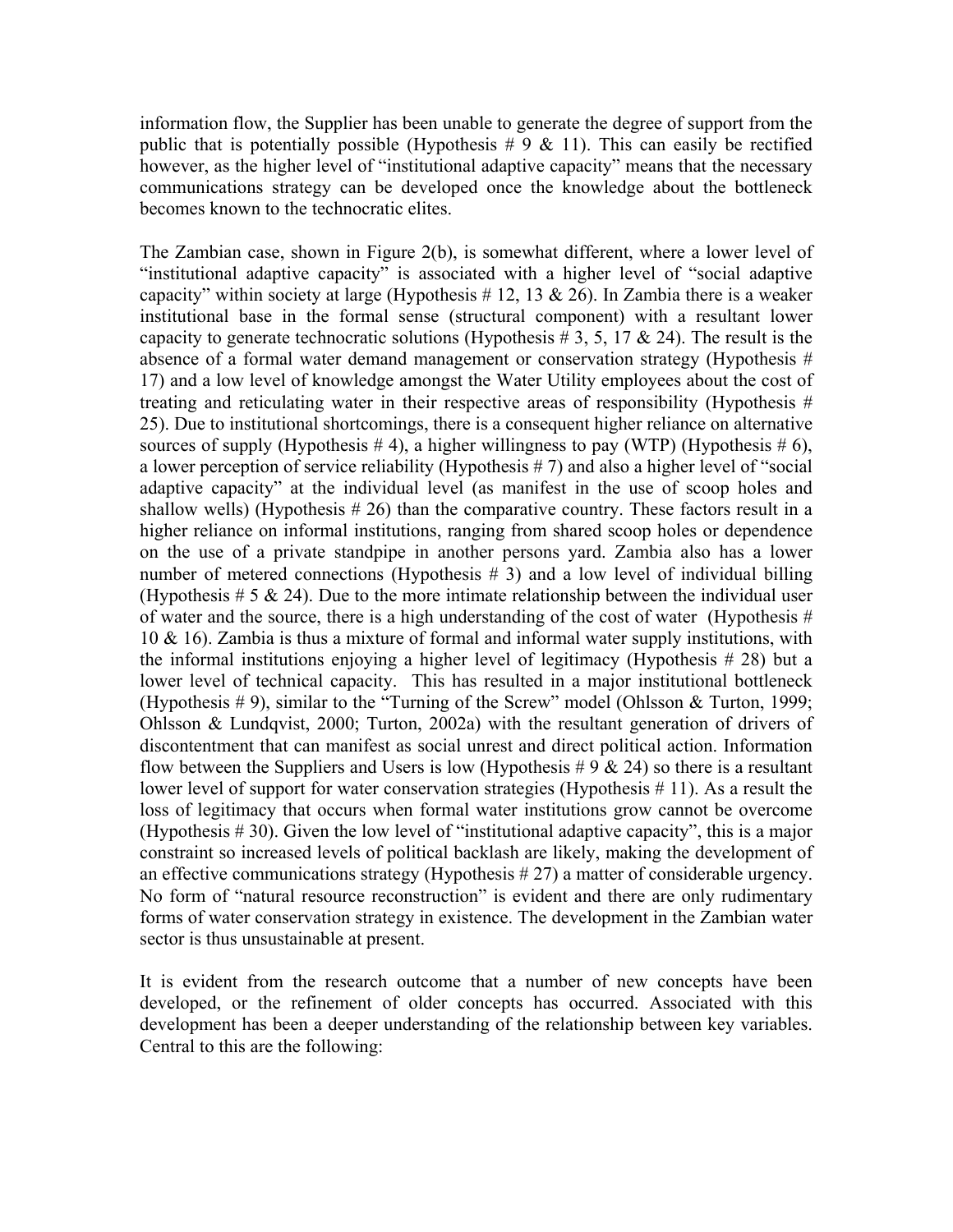- "Adaptive capacity" clearly has two major generic forms, which can also be described as being the "second-order locus" in which each form is dominant.
	- − "Institutional adaptive capacity" is the ability of institutions to respond appropriately to a change in the social, physical, political or economic environment in which they are embedded.
	- − "Social adaptive capacity" is the ability of people to respond appropriately to a change in the social, physical, political or economic environment in which they are embedded.
- The two forms of "ingenuity" (Homer-Dixon, 1994; 2000) are manifest in two distinct forms of institution in the Southern African water sector.
	- − "Social ingenuity" tends to be the dominant form found in more informal social institutions. These can range from individual people sharing an alternative water source such as a scoop hole, shallow well or a private standpipe through Tap Leaders to more structured Village Water Management Committees. These institutions tend to have high levels of inherent legitimacy because the key people occupying gate-keeping positions are close to their respective constituencies and as such are directly accountable to them. Conversely, they tend to be weak when it comes to developing technical solutions to water management problems, so they function in a part of the spectrum closest to the level of the individual. "Social adaptive capacity" seems to be the most appropriate form of "adaptive capacity" with which to describe these dynamics.
	- − "Technical ingenuity" tends to be the dominant form found in more formal institutions. As such they tend to be linked with government and are thus furthest away from the level of the individual and closest to the level of the state. These institutions tend to lack natural legitimacy because of their degree of remoteness from the public that they serve, so consequently a higher level of communication is needed if support is to be generated for technocratic solutions such as water conservation strategies. "Institutional adaptive capacity" seems to be the most appropriate form of "adaptive capacity" with which to describe these dynamics.

Some of these concepts are new, being either a direct product of the research project, or the result of a refinement of older concepts through the research process, and the general relationship that they seem to have with each other has been captured in the form of Hypothesis # 26. Central to these concepts is a redefinition, or at least a refinement of, what we previously understood by the term "second-order resource". In the context that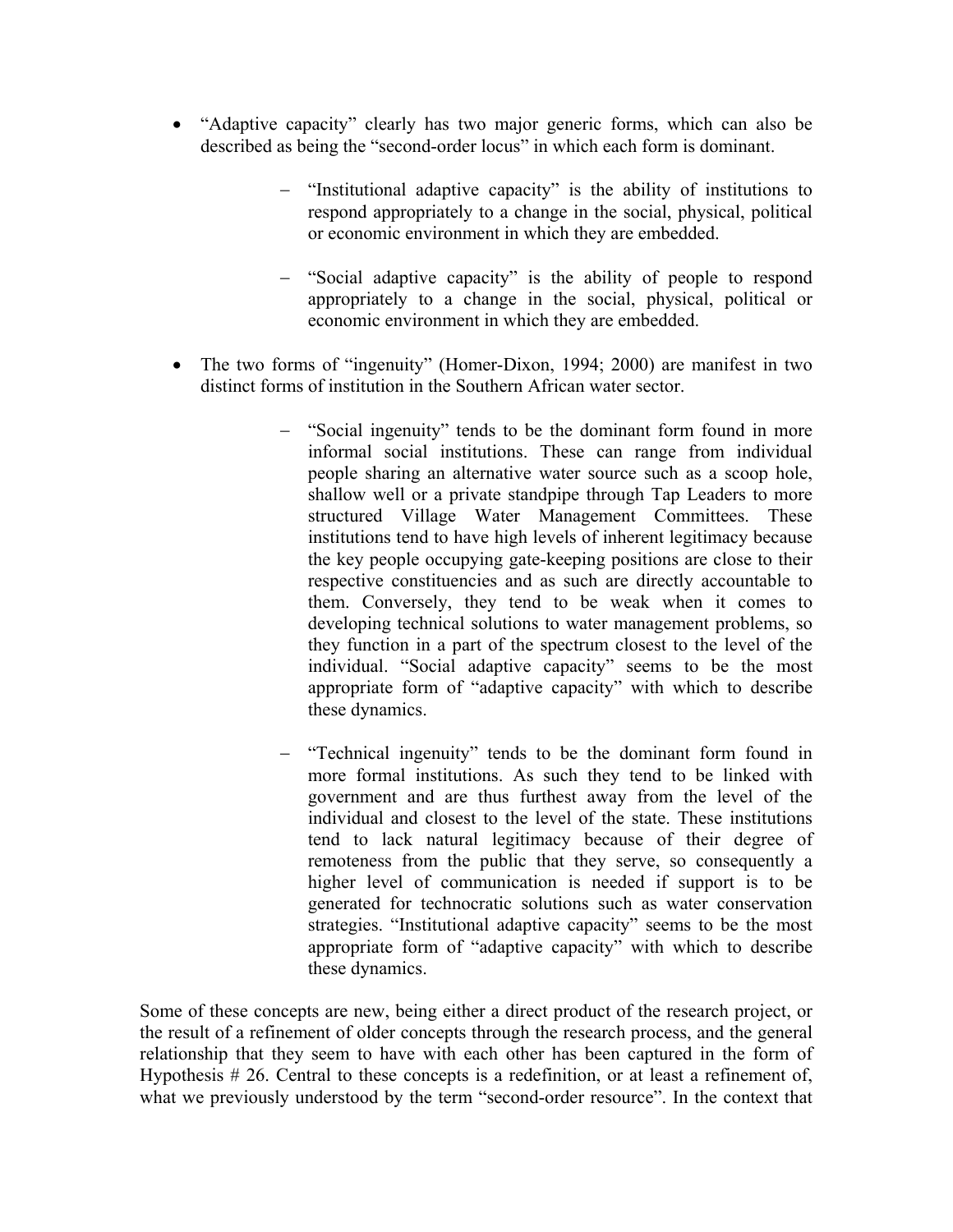has emerged from the research project, what was previously known as "social adaptive capacity" can now be refined into the two forms - "institutional adaptive capacity" and "social adaptive capacity" - with each displaying a dominant form of what Homer-Dixon (1994: 2000) has called "ingenuity". The nuanced relationship that these concepts have with one another, as broadly captured in Hypothesis  $# 26$ , is shown schematically in Figure 3.



#### **Figure 3. Schematic rendition of Hypothesis # 26 showing the Second-Order Locus, dominant form of Second-Order Resource such as "Ingenuity", and the fundamental relationship between the key variables (Turton, 2002c:76).**

From this it is evident that "institutional adaptive capacity" is the independent variable in keeping with Hypothesis # 12. Seen in this light, it seems that not only is the secondorder resource the determining factor, but the locus of that resource is also important. If the second-order locus is dominant within formal institutions, then it is the adaptive behavior of those institutions, as they grow in complexity in response to the challenges outside of their direct field of engineering competence, which determines the final outcome. This is what makes some institutions more responsive than others to the needs of the public that they serve. Adaptive institutions are therefore necessary as the economy of a developing country grows. The success of those adaptations depends on a number of interceding variables such as the ability to meter connections (Hypothesis  $\# 3$ ), the ability to generate a sustainable cash flow (Hypothesis # 5), the ability to generate an appropriate series of technical solutions such as a water conservation strategy (Hypothesis # 17) and the ability to solicit public support (Hypothesis  $\#$  9, 27  $\&$  30). The relative scarcity (or abundance) of second-order resources, particularly when located in formal institutions, is the key variable for sustainable development to occur. This is offered as a refinement of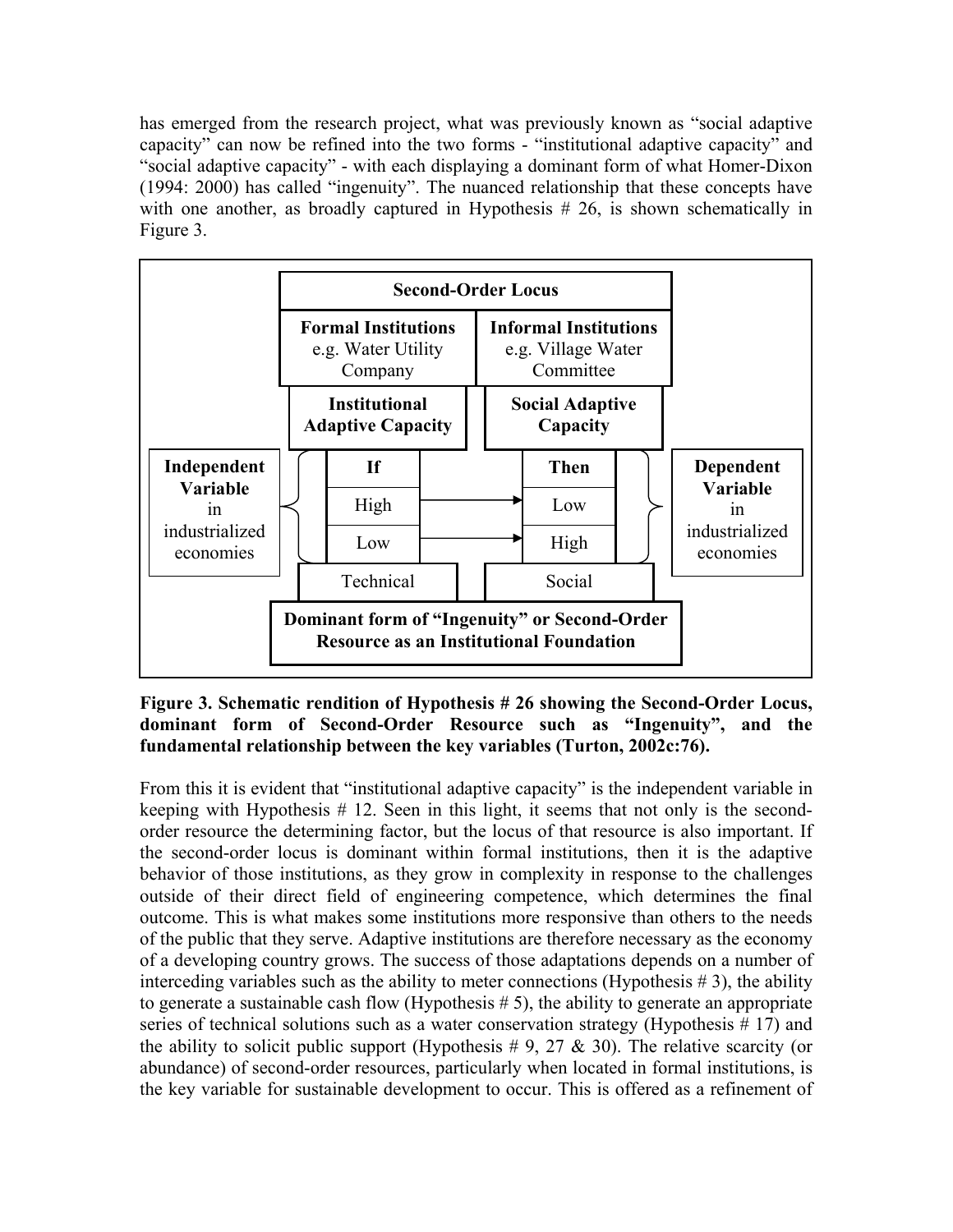the work by Barbier & Homer-Dixon (1996:7), where they have shown that resource depletion in poor economies may have their most adverse effect, not by directly constraining growth, but by directly affecting the potential of those economies to innovate and adapt. The current research concludes therefore that the failure of formal institutions in developing countries to adapt is a specific form of second-order resource scarcity - namely a low level of "institutional adaptive capacity" - that in turn inhibits innovation in the broader economy. These concepts are related to each other as shown schematically in Figure 3.

The research has also shown that second-order resources tend to be the determining factor, and this has now been encapsulated formally in Hypothesis # 12. In addition to this, the research has shown that there are two distinct forms of second-order resource in what was previously called "social adaptive capacity". This has been refined into either "institutional adaptive capacity" (most commonly found in formal institutions), which has now been described as the "second-order locus" in which "technical ingenuity" (Homer-Dixon, 2000) is the dominant form (Hypothesis # 29); or "social adaptive capacity" (most commonly found in informal institutions), which has now been described as the "second order locus" in which "social ingenuity" (Homer-Dixon, 2000) is the dominant form (Hypothesis  $# 28$ ). Furthermore, it has been shown that an inverse relationship exists between "social adaptive capacity" and "institutional adaptive capacity", which has now been formalized in Hypothesis # 26 and shown in Figure 3.

It is now possible to unravel the linkages between "institutional adaptive capacity" and "social adaptive capacity" in order to determine which of the two is the independent variable, and what range of interceding and dependent variables can be derived in support of the thirty new hypotheses that have been developed. Other researchers can now test their validity at new research sites, as a contribution to the water service management knowledge-base in Southern Africa. The way that the author understands these linkages is shown schematically in Figure 4.

It is apparent that the one independent variable is "institutional adaptive capacity" (IAC), at least within industrialized economies. This may be different in non-industrialized economies, and the difference in fundamental relationships between this one independent variable, and a wide range of interceding and dependent variables, is the veritable engine room that drives institutional dynamics. If there are different levels of adaptive capacity within formal institutions, then a range of institutional responses can occur. Some of these have been shown as interceding variables in Figure 4, attempting to map out the key variables that have become apparent in this specific research project, and which have been formally captured in the thirty new hypotheses. So for example, a formal institution with a high level of IAC, is likely to be able to develop a more sophisticated water conservation or water demand management strategy because of the greater capacity to process data, which in turn means that a higher degree of institutionalized learning takes place. It is this institutional learning that is a central feature of highly adaptive institutions; because perceptions by decision-making elites about the core problem being managed are changed as a direct result of this institutionalized learning process. Adaptive institutions learn, whereas non-adaptive institutions do not. This is the heart of the matter.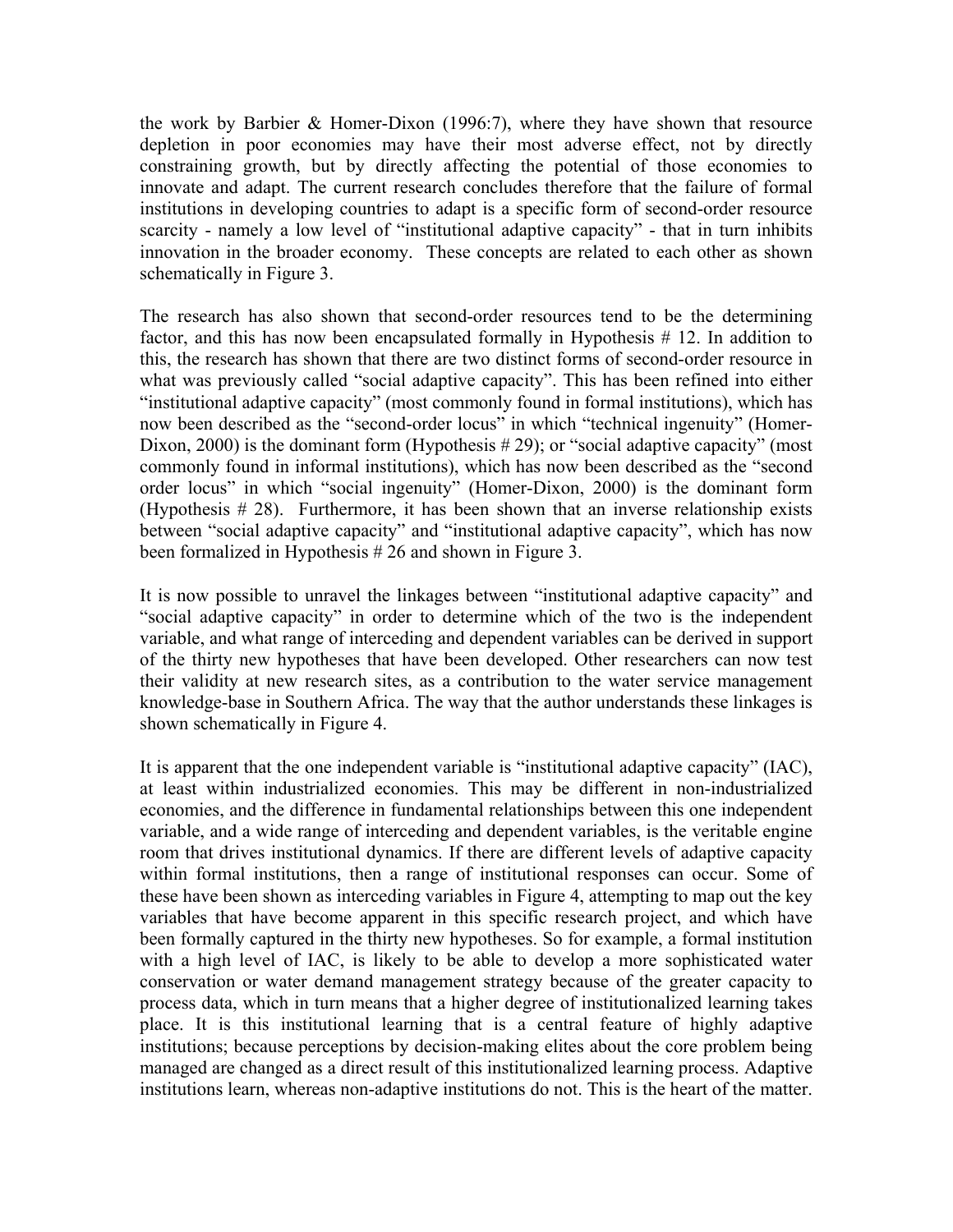Similarly, adaptive institutions are more likely to have an institutionalized form of conflict resolution capability, thereby preventing an erosion of legitimacy. This in turn results in more economic growth potential and a higher capacity for social development. These conditions are all manifestations of Structurally Induced Relative Water Abundance (SIRWA), which can also be used as indicators for sustainable development.

The outcomes of these institutional processes (shown as interceding variables) are the different manifestations presented as dependent variables. Thus a highly adaptive institution is likely to result in a lower dependence on individual level "social adaptive capacity" (SAC), with a lower need for informal institutions such as Tap Leaders or Village Water Committees. In addition to this, a lower dependence on alternate water sources will be evident in society at large, along with a lower conflict potential. Higher levels of metering and billing will also be manifest, which enables a better information flow to be generated between Supplier and User, with this all translating into a more sustainable cash flow and consequently a more stable water management institution.



**Figure 4. Schematic representation of the way the author sees the fundamental relationship between variables in the context of institutional development in the Southern African water sector (Turton, 2002c:77).** 

The opposite is likely to hold true for water management institutions with a low inherent IAC level. Under such conditions, poor policy formulation is likely to be the norm, largely because of the low data management capacity inherent in non-adaptive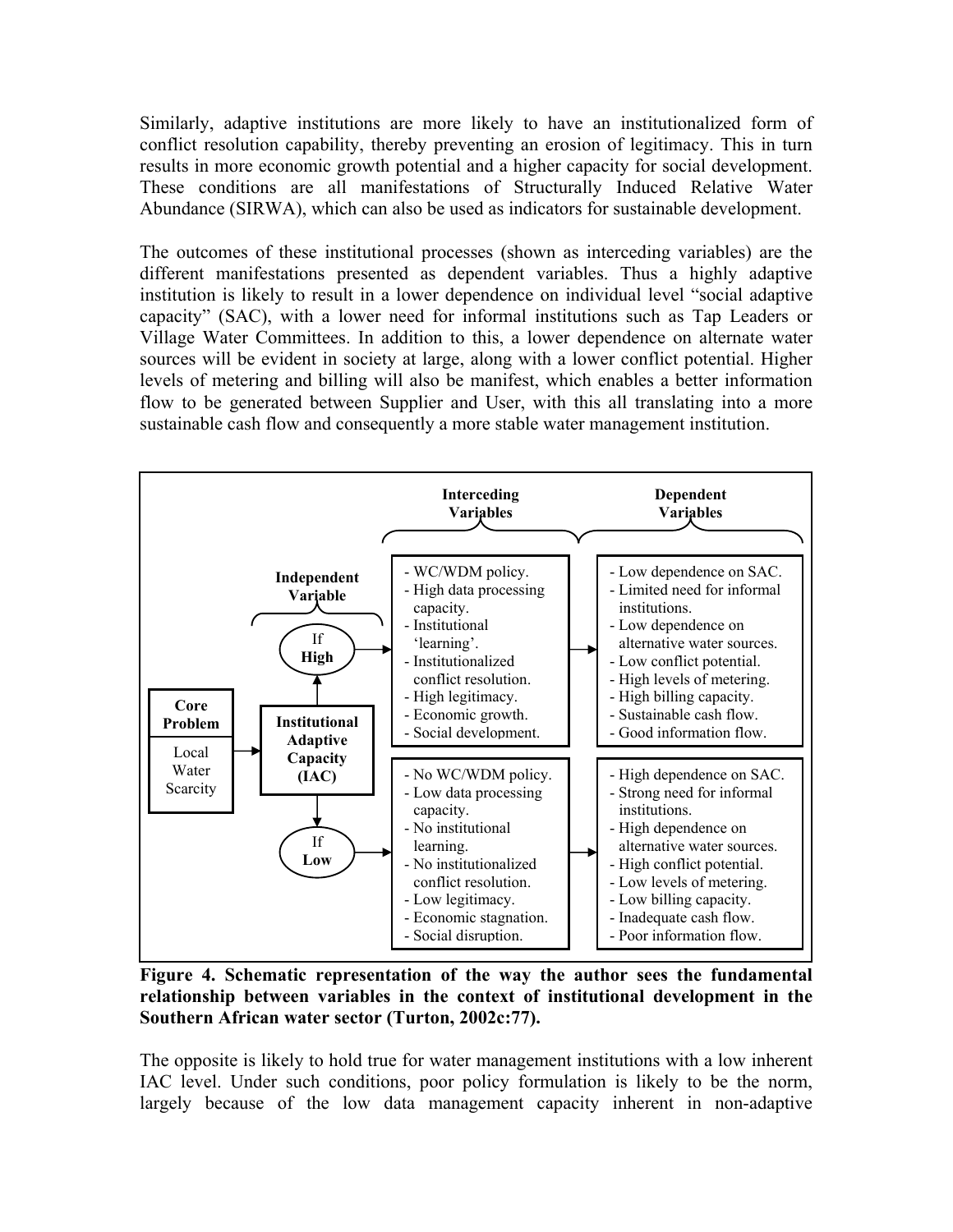institutions. This in turn means a limited capacity for institutional learning and the stunted development of formal conflict resolution mechanisms. The likely result is a spiral of economic stagnation, social disruption and long-term political decay. The combined outcomes of these institutional processes are likely to be manifest as a higher dependence on SAC at the level of the individual, with a stronger reliance on informal institutions and a higher dependence on alternative sources of water such as scoop holes and shallow wells. This has an inherently higher conflict potential because consumer grievances are not dealt with in a satisfactory manner, allowing tension to build up in society, thereby eroding the legitimacy base of government structures. Other manifestations are likely to be lower levels of individual metering and billing for water, a poor information flow and a resultant inadequate cash flow. These conditions are all manifestations of Structurally Induced Relative Water Scarcity (SIRWS) and are central to the absence of sustainable development.

From this model it becomes apparent that the one independent variable (Institutional Adaptive Capacity) results in a wide range of possible outcomes, which are influenced by a number of interceding variables, most of which are located within the institution itself. The dependent variables are also linked, with only some of them being related to "social adaptive capacity" at the individual level, or as found in informal institutions. "Institutional adaptive capacity" is therefore clearly the independent variable. Finally, it must be noted that not all of the thirty hypotheses have been shown in Figure 4, but the most important have been.

It seems that this level of detailed understanding is what is missing from the Karshenas model (Allan & Karshenas, 1996). It also seems that the initial concept of "adaptive capacity" (Ohlsson, 1999) is overly simplistic, and the concept of "ingenuity" (Homer-Dixon, 2000) is more nuanced than initially anticipated. These improved models may also be of value for further development of the initial hydropolitical work by Trottier (1999) in the occupied territories of Palestine, and to the explanation of the Middle East North Africa (MENA) region by Allan (2000).

### **Conclusion**

This project has allowed for the development of some fundamental new concepts that are needed to explain and predict institutional development processes in the Southern African water sector. In addition it has enabled concepts to be developed into a rudimentary model, while allowing the linkages between key variables to be explored. The data yield has been large, and has not been adequately covered in this paper. The thirty new hypotheses that have been generated (Appendix "A") are offered to scholars and researchers in the Southern African region in order for them to be refined, refuted or modified as necessary.

#### **Acknowledgements**

This report is a smaller component of a wider project. The author wishes to acknowledge WARFSA for their support and encouragement in this specific component. The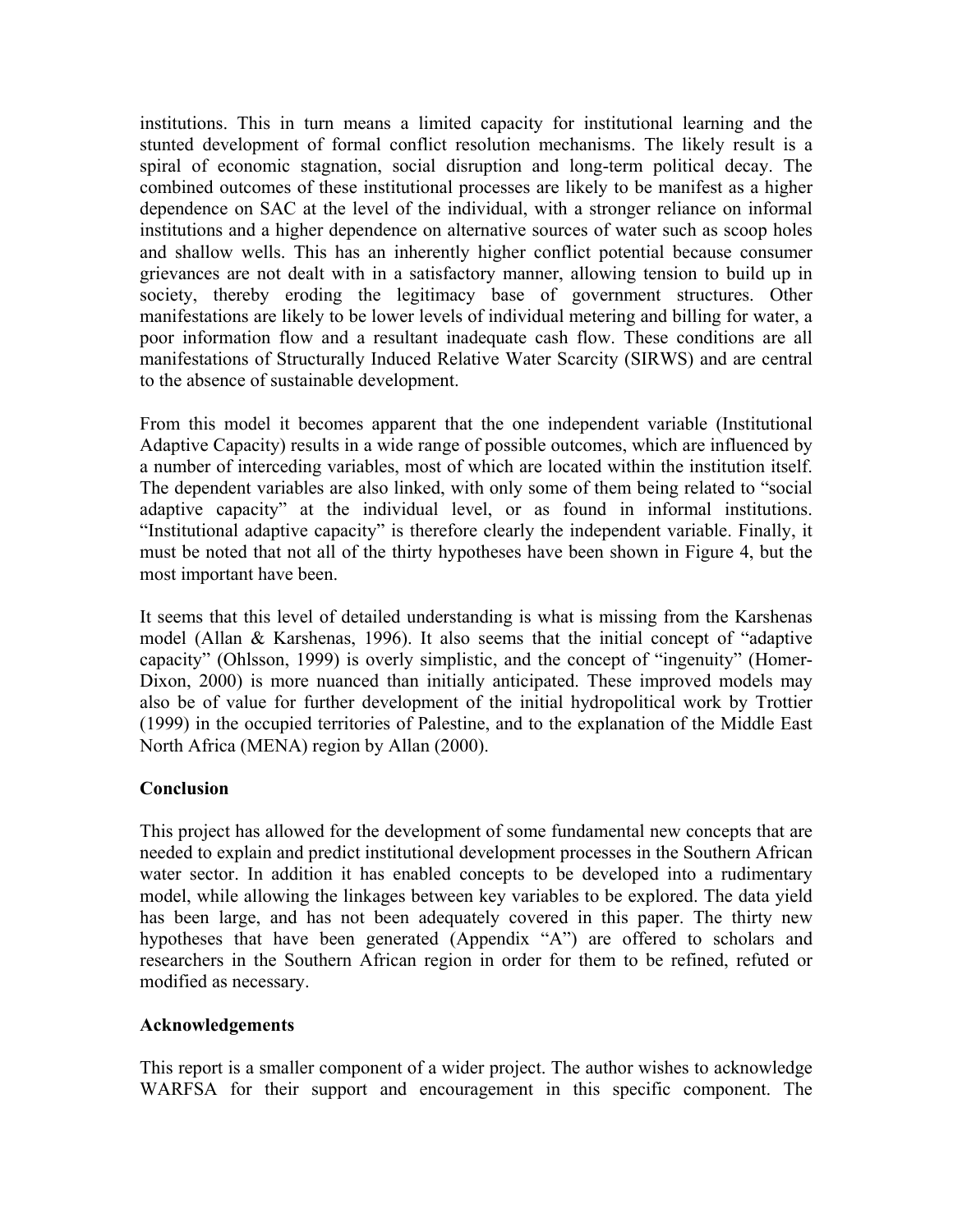Woodrow Wilson Centre for International Scholars also played an important role in allowing some of the core concepts to be developed. The combination of these subprojects is being brought together in Phase II of the IUCN Water Demand Management Study for Southern Africa, thereby allowing for the further integration of these concepts into a wider policy platform. Finally, the initial interest in these core concepts arose from research being done at Pretoria University, where these models, concepts and linkages between variables form the foundation of the Doctoral Thesis currently in the final stages of completion by the author. All of these organizations are gratefully acknowledged, but the author alone accepts full responsibility for the research findings, which does not necessarily reflect the official opinion, or the endorsement of the findings by, either of these institutions.

#### **Bibliography**

- **Abrams, L.J.** 1996. Policy Development in the Water Sector The South African Experience. In **Howsam, P. & Carter, R.C.** (Eds.) *Water Policy: Allocation and Management in Practice.* Proceedings of International Conference on Water Policy, Cranfield University, 23-24 September 1996. London: E & FN Spon.
- **Allan, J.A.** 2000. *The Middle East Water Question: Hydropolitics and the Global Economy.* London: IB Tauris.
- **Allan, J.A. & Karshenas, M**. 1996. Managing Environmental Capital: The Case of Water in Israel, Jordan, the West Bank and Gaza, 1947 to 1995, in **Allan, J.A. & Court, J.H.** (Eds.) 1996. *Water, Peace and the Middle East: Negotiating Resources in the Jordan Basin*. I.B. Taurus Publishers: London.
- **Barbier, E. & Homer-Dixon, T.F.** 1996. *Resource Scarcity, Institutional Adaptation, and Technical Innovation: Can Poor Countries Attain Endogenous Growth?* Washington: American Association for the Advancement of Science.
- **Brooks, D.B., Wolfe, S. & Shames, T.** 2002. *Local Water Supply and Management: A Compendium of 30 Years of IDRC-Funded Research*. Ottawa: International Development Research Centre.
- **Heyns, P.** 1997. Namibia. In **Dinar, A. & Subramanian, A.** (Eds.) *Water Pricing Experiences: An International Perspective.* World Bank Technical Paper No. 386. Washington: The World Bank.
- **Hoekstra, A.Y.** 1998. *Perspectives on Water. An Integrated Model-based Exploration of the Future.* Utrecht: International Books.
- **Homer-Dixon, T.F.** 1994. The Ingenuity Gap: Can Developing Countries Adapt to Environmental Scarcity? In *Population and Development Review*. Vol. 21, No. 3; 587-612.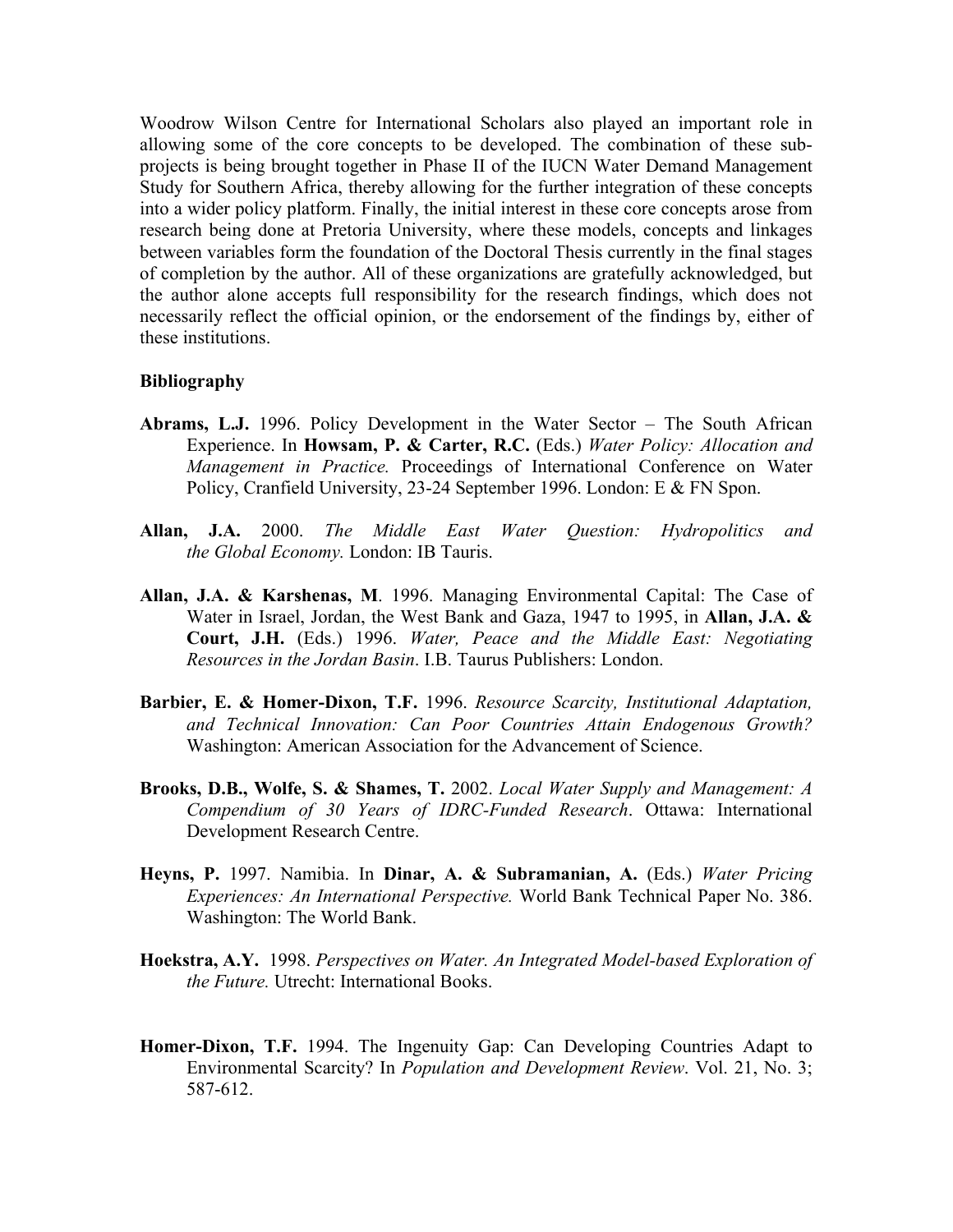**Homer-Dixon, T.F.** 2000. *The Ingenuity Gap*. London: Jonathan Cape.

- **Leather, S.** 2001. The Linkages between Population and Water, in *Environmental Change and Security Project Report*, The Woodrow Wilson Centre. Issue 7 (Summer 2001); 125-132.
- **Lichtenthäler, G.** 1996. Tribes and Trends: Changing Perceptions of the Value of Water in Yemen. In *Perceptions of the Value of Water and Water Environments*. Proceedings of the European Seminar on Water Geography. 6-10 September 1996, London, SOAS, University of London.
- **Lichtenthäler, G. & Turton, A.R.** 1999. *Water Demand Management, Natural Resource Reconstruction and Traditional Value Systems: A Case Study from Yemen.* MEWREW Occasional Paper No. 14, SOAS Water Issues Study Group, University of London. Refer to Website <http://www.soas.ac.uk/Geography/WaterIssues/OccasionalPapers/home.html>
- **Lundqvist, J. & Gleick, P.** 1997. *Comprehensive Assessment of the Freshwater Resources of the World: Sustaining our Waters into the 21<sup>st</sup> Century. Stockholm:* Stockholm Environment Institute.
- **Ohlsson, L.** 1999. *Environment, Scarcity and Conflict: A Study of Malthusian Concerns*. Department of Peace and Development Research. University of Göteborg.
- **Ohlsson, L & Turton, A.R.** 1999. The Turning of a Screw. Paper presented in the Plenary Session of the  $9<sup>th</sup>$  Stockholm Water Symposium "Urban Stability through Integrated Water-Related Management", hosted on 9-12 August by the Stockholm International Water Institute (SIWI) in Sweden. Also available as *MEWREW Occasional Paper No. 19* from Website <http://www.soas.ac.uk/Geography/WaterIssues/OccasionalPapers/home.html>
- **Ohlsson, L. & Lundqvist, J.** 2000. The Turning of a Screw Social Adaptation to Water Scarcity, Part 3 of Falkenmark, *et al., New Dimensions in Water Security - A Study Prepared for FAO*, AGLW, Rome.
- **Trottier, J.** 1999. *Hydropolitics in the West Bank and Gaza Strip.* Jerusalem: PASSIA Publication.
- **Turton, A.R.** 1999(a). *Water Scarcity and Social Adaptive Capacity: Towards an Understanding of the Social Dynamics of Water Demand Management in Developing Countries.* MEWREW Occasional Paper No. 9, SOAS Water Issues Study Group, University of London. Refer to Website <http://www.soas.ac.uk/Geography/WaterIssues/OccasionalPapers/home.html>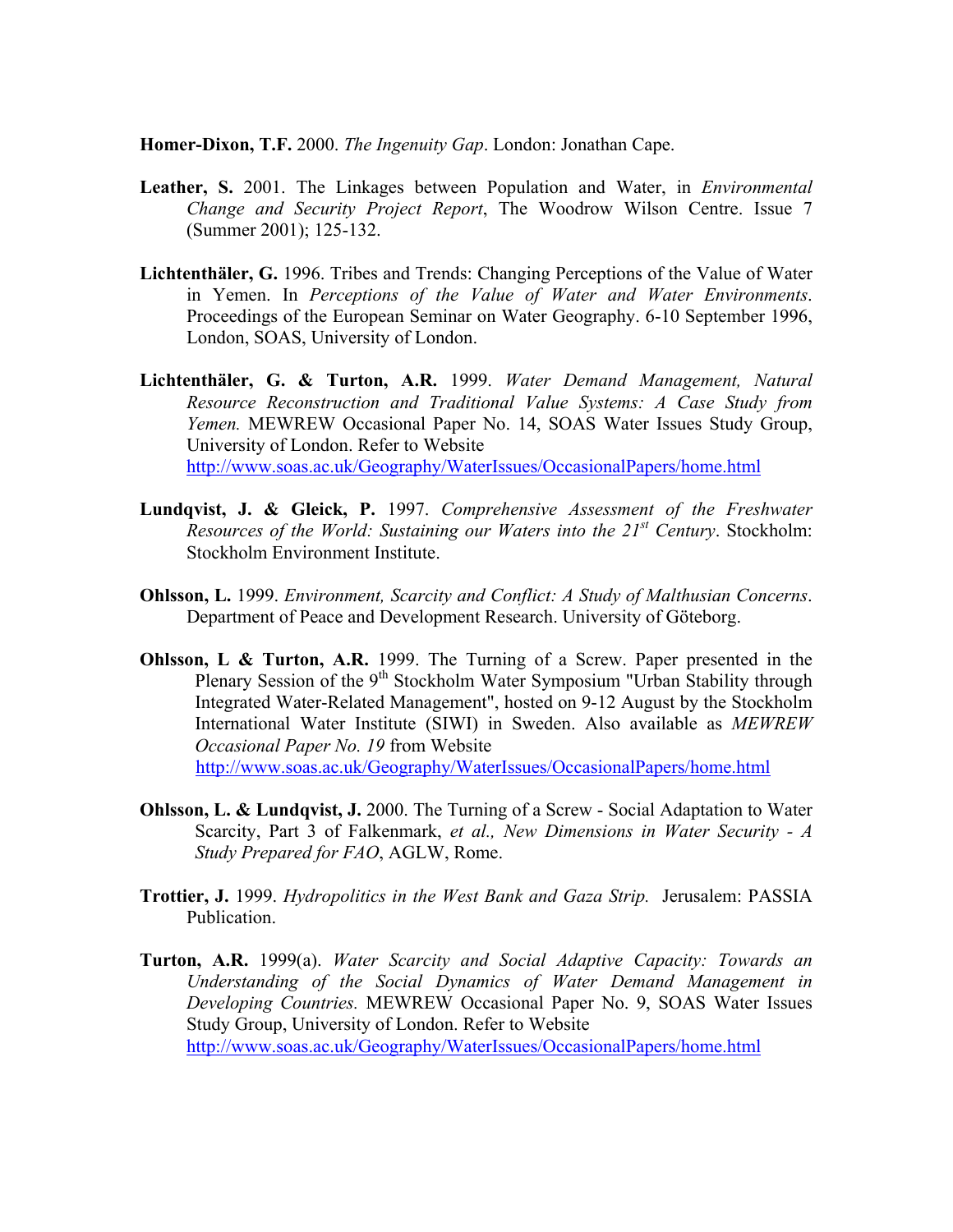- **Turton, A.R.** 1999(b). *Water Demand Management (WDM): A Case Study from South Africa.* MEWREW Occasional Paper No. 4. Water Issues Study Group, School of Oriental and African Studies (SOAS), University of London. Refer to Website <http://www.soas.ac.uk/Geography/WaterIssues/OccasionalPapers/home.html>
- **Turton, A.R.** 2002(a). WDM as a Concept and a Policy: Towards the Development of a Set of Guidelines for Southern Africa. Commissioned Analytical Paper for the IUCN Water Demand Management Programme for Southern Africa: Phase II. Pretoria: IUCN.
- **Turton, A.R.** 2002(b). The Political Aspects of Institutional Development in the Water Sector: South Africa and its International River Basins. Unpublished draft of a D.Phil. Thesis. Department of Political Science. Pretoria: University of Pretoria.
- **Turton, A.R.** 2002(c). 'W*ater Demand Management' (WDM), 'Natural Resource Reconstruction' and 'Adaptive Capacity': Establishing the Linkage between Variables. Final Report: WARFSA Research Project PJ02/99.* Pretoria & Harare: AWIRU & WARFSA. Available from Website <http://www.up.ac.za/academic/libarts/polsci/awiru>
- **Turton, A.R. & Warner, J.** 2002. Exploring the Population / Water Resources Nexus in the Developing World. In **Dabelko, G.D.** (Ed.) *Finding the Source: The Linkage Between Population and Water.* Environmental Change and Security Project (ECSP). Woodrow Wilson Centre. Washington, DC. (Pages 52-81).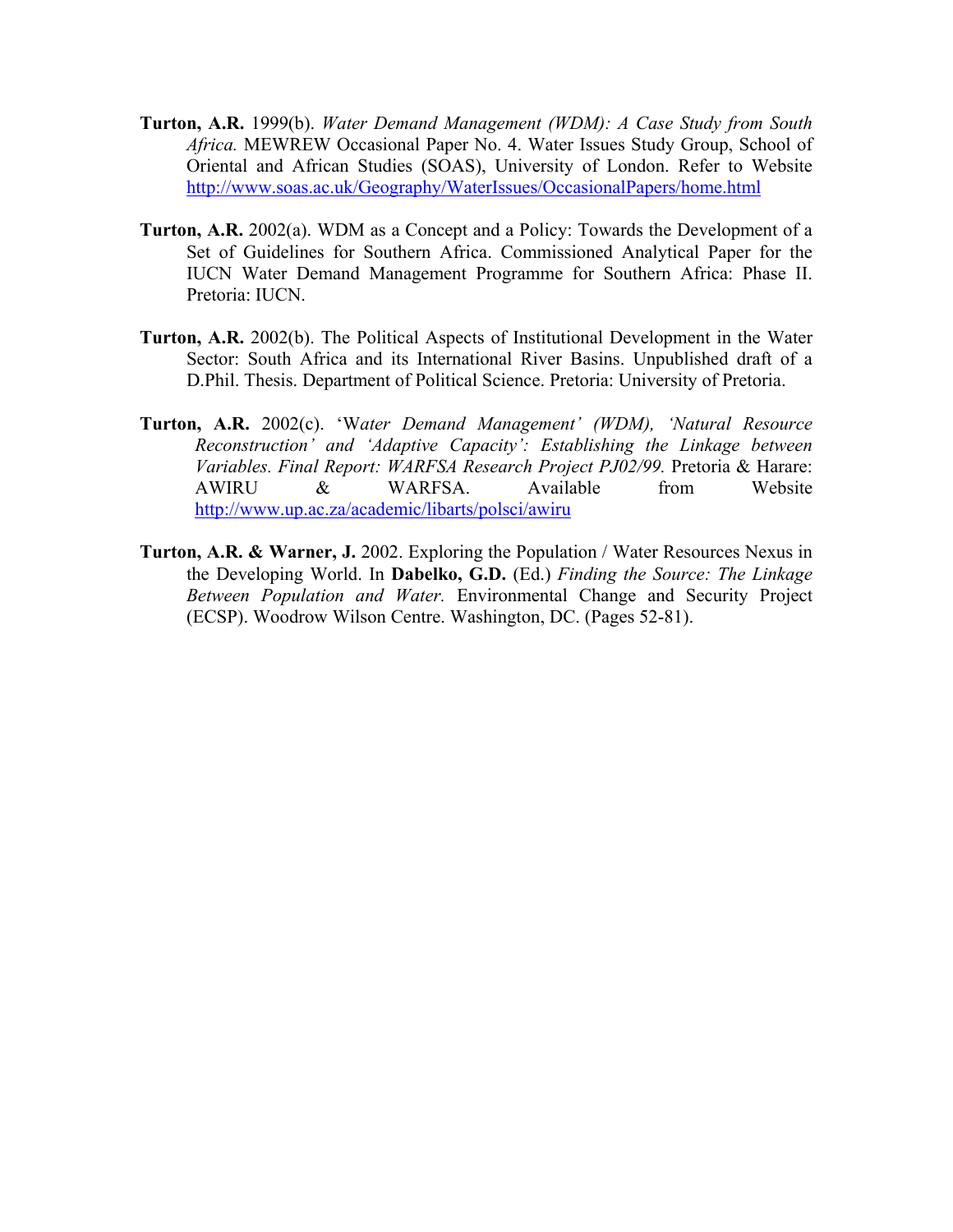## **Appendix "A"**

## **Generation of New Hypotheses**

A number of new hypotheses have been generated as a result of the research project. Many of these were unknown at the start of the project, and consequently represent a major development in new knowledge. These hypotheses can form the foundation of new research projects, and can also be used to guide water service managers in their decisionmaking process:

Hypothesis # 1: *Standpipe use* is not necessarily an indicator of *low water quality* or *low levels of service satisfaction* among the consuming public. This relates to Hypothesis #8.

Hypothesis # 2: *Standpipe use* can be used as a broad indicator of second-order resource deployment in a given social entity. In this regard, a high level of standpipe use indicates a *low institutional capacity* to service the community by individually metered connections.

Hypothesis # 3: The number of *metered connections* in a given social entity is a good indicator of second-order resource deployment. In this regard, a high level of metering indicates a *high level of institutional capacity* to capture and manage data that is needed for the development of management solutions and consequently "institutional adaptive capacity". There is a linkage with Hypothesis  $# 5, 23, 24 \& 25.$ 

Hypothesis # 4: Reliance on *alternative sources of water supply* is a good indicator of second-order resource deployment in a given social entity. In this regard a low level of reliance on alternative sources of supply indicates a high level of reliability of the primary water service provider, and consequently a higher *level of institutional capacity*. There is a linkage with Hypothesis # 26.

Hypothesis # 5: The *level of billing* is a good indicator of second-order resource deployment within a given social entity. In this regard a high level of billing implies a high level of *capacity to capture and process data* on which management decisions can be taken, and also a *higher level of cost recovery* and consequently sustainability. There is a linkage with Hypothesis  $# 3, 23, 24 \& 25.$ 

Hypothesis # 6: The *willingness to pay (WTP)* for water is inversely proportional to the availability of that water in a given social entity. In this regard, a high WTP is an indicator of a second-order scarcity, because such a scarcity is associated with a low *level of adequate service delivery*.

Hypothesis # 7: Perceptions of *service reliability* are a good indicator of second-order resource deployment in a given social entity. In this regard, a high perception of reliability is an indicator of *satisfactory service provision*. Additional research needs to be done in order to formulate guidelines for high and low values if such an indicator is ever to be used.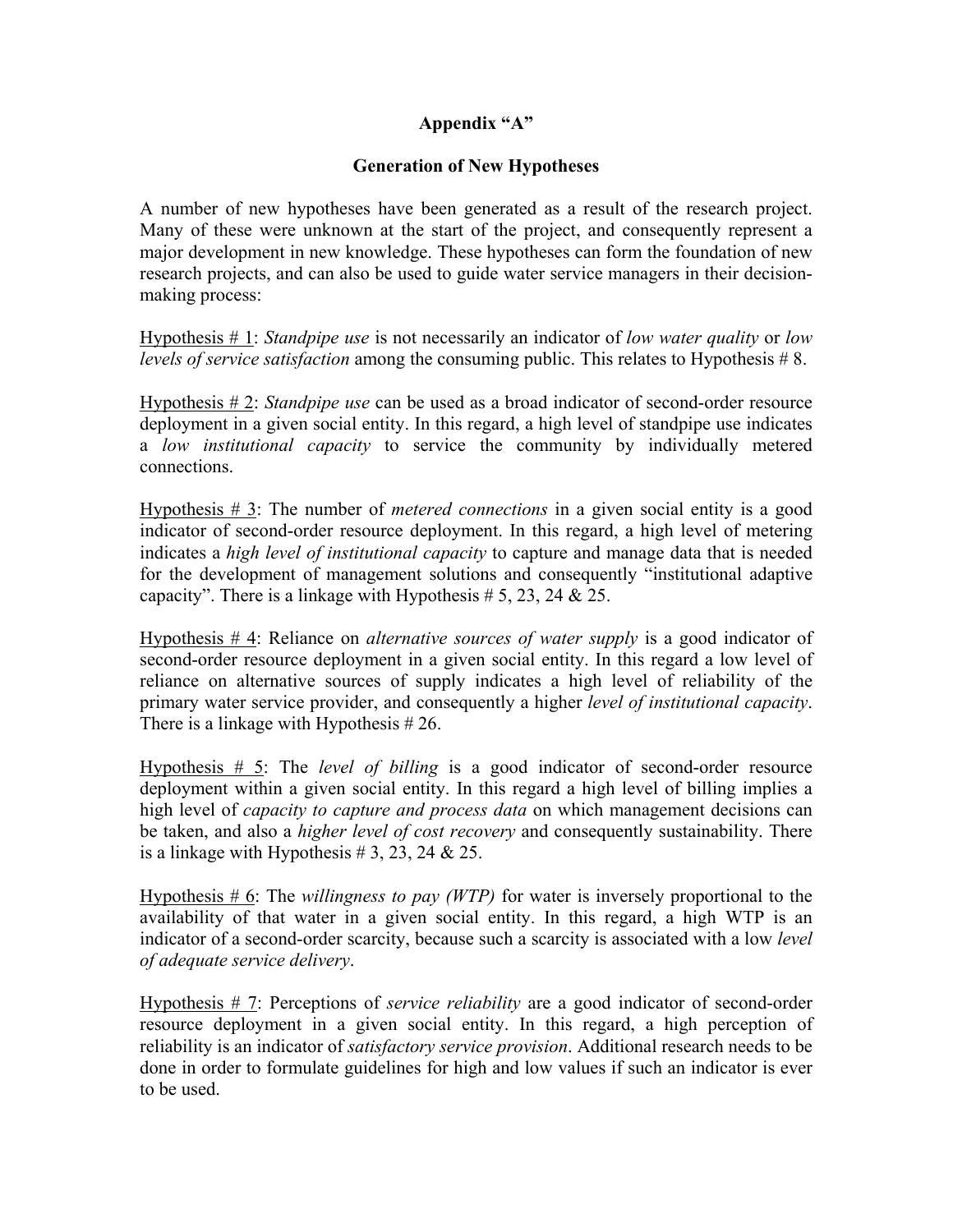Hypothesis # 8: Perceptions of *water quality* have no general value as indicators of second-order resource availability. This relates to Hypothesis #1.

Hypothesis # 9: The *flow of information* from decision-making elites and consumers is a good indicator of second-order resource deployment in a given social entity. In this regard, the flow of information is an indicator of the *capacity to process data* and also the *capacity to generate support* for changes in water conservation strategies. Under conditions of second-order resource abundance, the indicator of effective communication is the level of public support for WDM or water conservation policy. There is a linkage to Hypothesis # 11, 17, 18, 19, 20, 21, 22, 23, 24, 25 & 30.

Hypothesis # 10: A high *perception that water service provision costs money* is possibly correlated to low *levels of water service delivery* in a given social entity. In this regard, a high perception of cost can be an indicator of second-order scarcity because the opportunity cost of water retrieval is high. This needs additional research in order to validate or refine. There is a linkage to Hypothesis # 21.

Hypothesis # 11: *Public support for water conservation strategies* is likely to be higher in areas that are serviced by meters and that are regularly billed. In this regard, the higher *level of billing* implies a higher level of communication between suppliers and users, and the higher *level of metering* implies a higher *level of legitimacy* and trust between suppliers and users. There is a linkage to Hypothesis  $\#9, 18, 19, 20, 21, 22, 23, 24 \& 30$ .

Hypothesis # 12: The relative scarcity (or abundance) of *second-order resources tends to be the determining factor*. In this regard, the existence of sufficient second-order resources enables data to be captured and processed, and consequently *stimulates "institutional adaptive capacity"* by generating viable alternative strategies with which to manage water scarcity in a sustainable fashion. There is a linkage with Hypothesis  $# 15$ , 17, 24, 25, 26 & 30.

Hypothesis # 13: The concept of *"Structurally Induced Relative Water Scarcity" (SIRWS)* is valid for Zambia, because high levels of precipitation and high levels of potential water resource availability per capita, cannot be translated into high levels of economic growth or social development because of *the scarcity of second-order resources that inhibits "institutional adaptive capacity"*. There is a linkage with Hypothesis  $# 15$ .

Hypothesis # 14: The concept of *"Structurally Induced Relative Water Abundance" (SIRWA)* is valid for Botswana, because low levels of precipitation and potential water resource availability per capita, are not an inhibiting factor in generating high levels of economic growth or social development, because *the relative abundance of second-order resources stimulates "institutional adaptive capacity".*

Hypothesis #15: An indicator for SIRWS is the number of *food gardens* in existence within a given social entity. In this regard, the coexistence of high levels of precipitation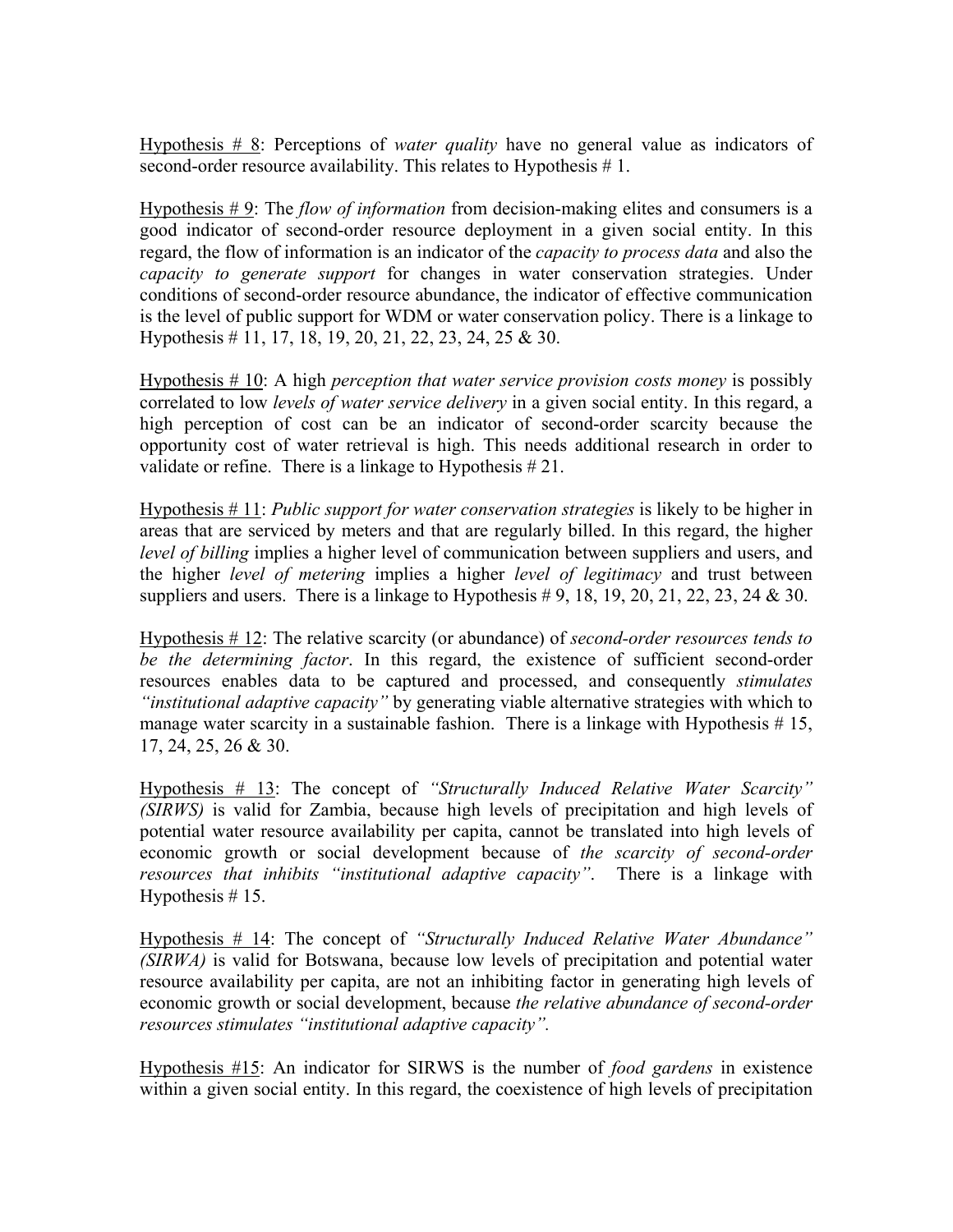and high levels of poverty, are not translated into food garden cultivation as a result of *second-order resource scarcities*, even though such food gardens would improve household food security. There is a linkage with Hypothesis  $\# 12 \& 13$ .

Hypothesis #16: *Awareness of the cost of water* is generally inversely proportional to the *level of service provision*. In this regard, a high awareness of water cost is found where people are poor and are forced to pay for water as they draw it, whereas a low awareness of the cost of water is found in areas where water services have resulted in people taking such services for granted. As such it is an indicator of second-order resource deployment. There is a linkage with Hypothesis # 22.

Hypothesis #17: The development of a *water conservation strategy* is an indicator of second-order resource availability in a given institution. In this regard, the development of such strategies stimulates *"institutional adaptive capacity"* by allowing incremental policy adjustments to be made. There is a linkage to Hypothesis # 9, 12  $\&$  25.

Hypothesis #18: Low *levels of billing* for water services correlates with a low *level of knowledge about what sustainability means*. There is a linkage with Hypotheses # 9, 11, 19, 20, 21, 22, 23 & 24.

Hypothesis #19: A high *willingness to pay* correlates with low *levels of knowledge about what sustainability means.* There is a linkage with Hypotheses # 9, 11, 18, 20, 21 & 22.

Hypothesis #20: Low *levels of satisfaction with the amount and type of information being provided* by the supplier correlates with low *levels of knowledge about what sustainability means.* There is a linkage with Hypothesis # 9, 11, 19, 21, 22, 23, 24 & 25.

Hypothesis # 21: High *levels of belief that there is a cost attached to the supply of water* correlates with low *levels of knowledge about what sustainability means*. There is a linkage with Hypothesis # 9, 10, 11, 19, 20, 22, 23 & 25.

Hypothesis # 22: Low *levels of satisfaction with current levels of accessibility* correlates with low *levels of knowledge about what sustainability means*. There is a linkage with Hypothesis # 9, 11, 16, 18, 19, 20, 21 & 23.

Hypothesis #23: Low *levels of billing* correlates with low *levels of information exchange* between Suppliers and Users. There is a linkage with Hypothesis # 3, 5, 9, 11, 18, 20, 21, 22 & 24.

Hypothesis # 24: The *ability to manage data flow* in order to generate *individual bills* is a good indicator of second-order resource deployment. There is a linkage with Hypothesis # 3, 5, 9, 11, 12, 18, 20, 23 & 25.

Hypothesis #25: *Knowledge of the actual cost of treating and reticulating a given volume of water* by the water service provider is a good indicator of second-order resource deployment. In this regard a low level of knowledge correlates with a low *institutional*